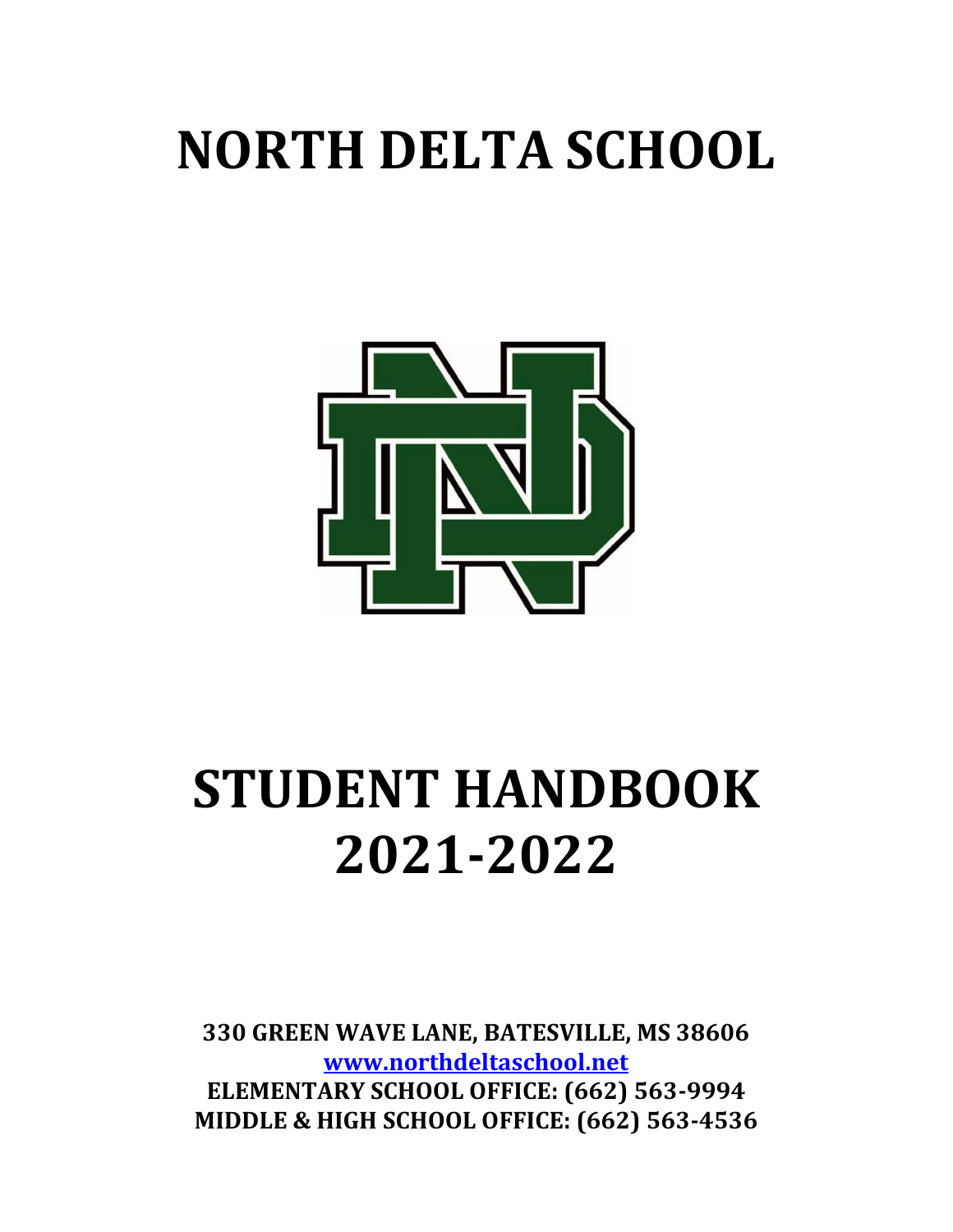

Welcome to North Delta School!

We are very excited about the new school year and all the possibilities it presents. North Delta has a long tradition of excellence in both academic and extracurricular activities, and we are extremely proud that you have chosen to be a part of our family. Together we will work to provide an educational experience that will serve each student well past graduation.

Our student handbook is designed to provide you with information about the operations and policies of our school. Please take time to look through it and familiarize yourself with its contents. Throughout the pages of this document, we have attempted to address most of the topics that relate to school life. However, if you feel there is something we have missed or needs to be clarified, please contact our office, and we will be happy to help.

A copy of this handbook can be found on our website at www.northdeltaschool.net under the "Students" section. You will also find helpful information on our website to keep you informed of various school activities.

As North Delta school continues to grow, our mission remains to provide our students with a college preparatory education in a Christian environment while complementing the academic offerings with extracurricular activities that will enrich each student's life now and hereafter. Thank you again for being a part of the North Delta School family.

Sincerely,

Eric Robertson, MSE Head of School Office: 662-563-4536 Email[: erobertson@northdeltaschool.net](mailto:erobertson@northdeltaschool.net)

To request an appointment with me, please call the Main Office at 662-563-4536.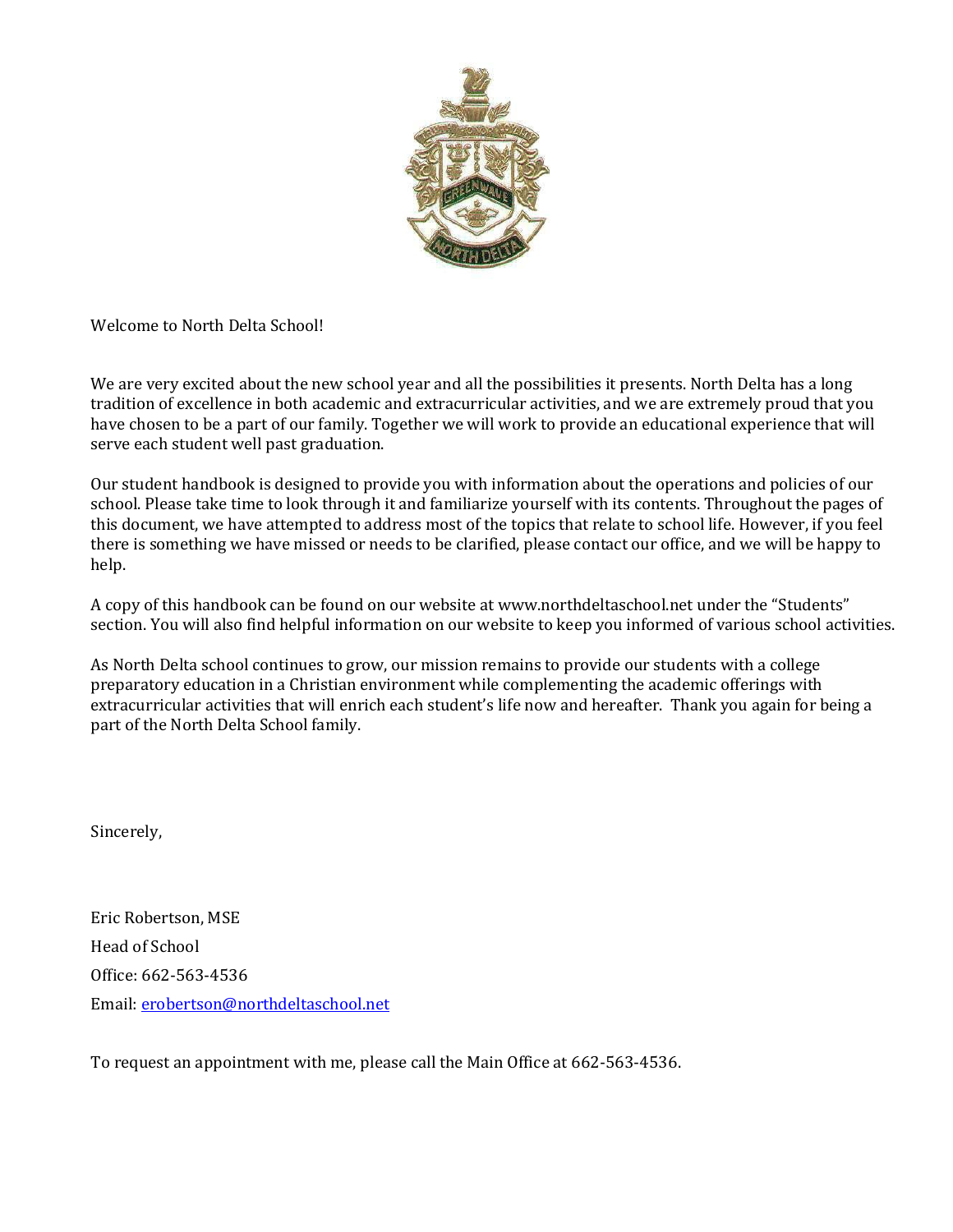# **WELCOME AND FOREWORD BY THE BOARD OF DIRECTORS**

The policies and procedures contained in this handbook are the result of a concerted effort by administrators, faculty, staff, and board members. The information in this handbook has been carefully prepared and presented to help you and your parents become acquainted with the policies and regulations of North Delta School and to aid you in planning your academic career here.

Read this handbook carefully and keep it for future reference. The ultimate purpose of education is to help each student become an effective citizen in our democracy. We hope you will participate in our varied activities and find those things within our school which will prepare you to live a better life and take your place in a complex society. Remember that your success in this school will be directly proportional to your efforts. We welcome you to our school and hope you will always be conscious of its traditions and requirements. This school will be whatever you make it. Let us always have the spirit to do the things that will make it outstanding.

Suggestions and comments are welcomed and encouraged. Suggestions and comments may be given to the Head of School or Elementary Principal.

This edition of the Student Handbook was adopted by the Board of Directors on July 12, 2021.

#### **NORTH DELTA SCHOOL BOARD OF DIRECTORS 2021-2022**

| Mr. Chris Wells, President                 | chriswells02@hotmail.com       |
|--------------------------------------------|--------------------------------|
| Mrs. Katrina Gibson, Vice President        | dirtgibson@gmail.com           |
| Mrs. Meredith Fleming, Secretary/Treasurer | meredithcfleming@gmail.com     |
| Mr. Brandon Sanders                        | bsanders@cooperativeenergy.com |
| Mr. Kevin Sayle                            | ksayle@sayleoil.com            |
| Mr. Daniel Thompson                        | daniel.thompson@sfbcic.com     |
| Mr. Jeremy Ward                            | jward@wadeinc.com              |
| Mr. Evan West                              | newest89@gmail.com             |

# **GENERAL INFORMATION**

#### **INTRODUCTION**

North Delta School is a private, non-profit, non-denominational school of academic excellence for preschool through grade 12 (K3-12). The school is accredited by the Mid-South Association of Independent Schools and AdvancED/SACS.

Its purpose is to develop to the fullest extent possible the talents and potential of its students so that they may be useful, productive citizens in their communities and our nation. Christian principles form the foundation of North Delta's moral fiber. Very high standards in both academic and extracurricular activities are maintained to prepare students for college level work. This is the major focus of the academic curriculum at North Delta School. Student achievement is limited only by individual ability, motivation, and dedication. Parental involvement in all aspects of the child's education is essential if we are to reach our goals.

#### **YOUR RECORD**

Every day you live you are making a record. You should ever be conscious that this record becomes synonymous with your name. The working world has learned through experience that a complete school record of your scholarship, activity, and citizenship gives valuable information in evaluating your ability and fitness to do certain jobs. Your school record is a link in your life that will be examined many times through the years by those concerned about you and your future. Remember that your record is what you make it. With the proliferation of social media and its role in the function of society, new responsibilities now fall on the shoulders of our students. Make your personal, scholastic, and online reputations ones that you will be proud to claim.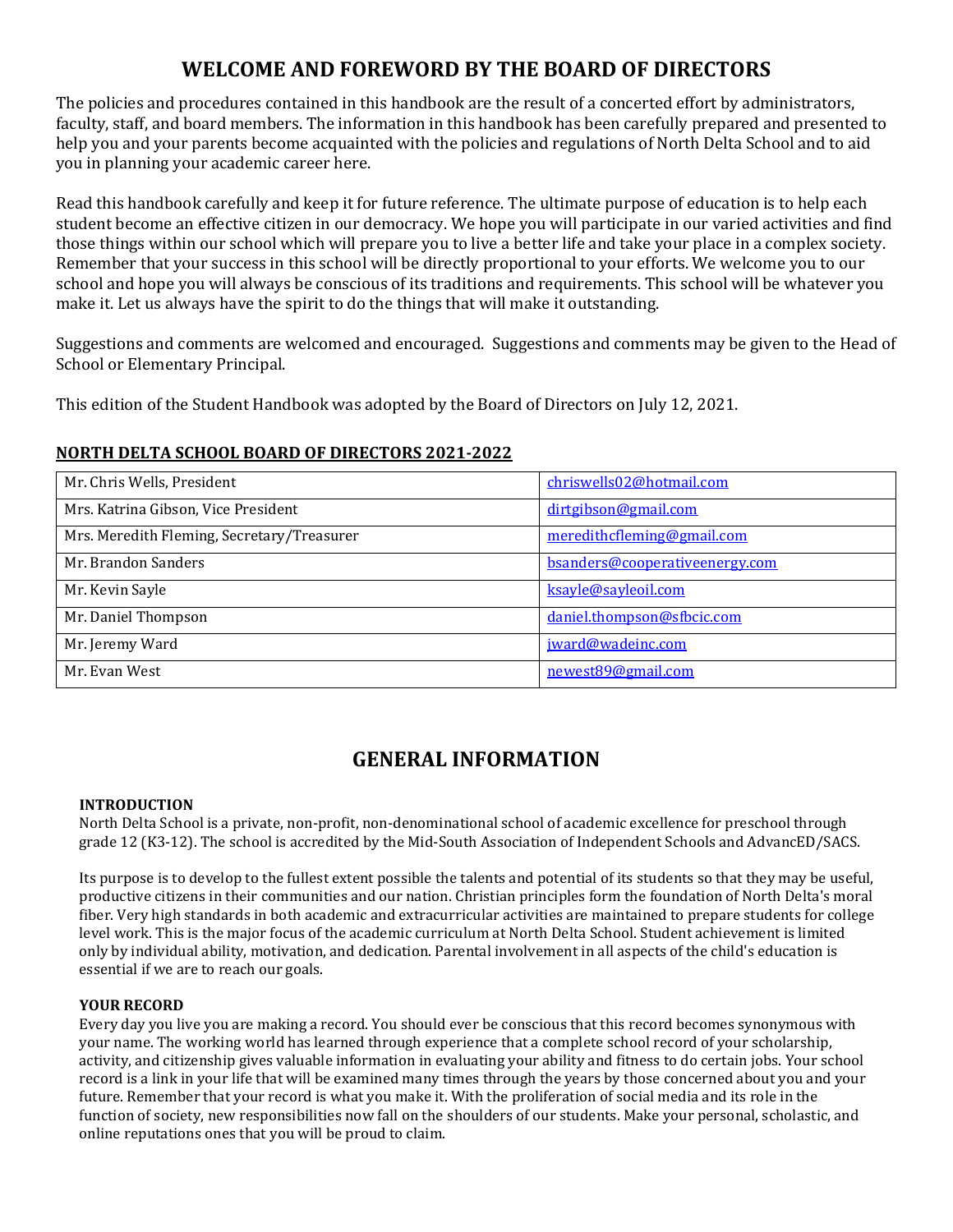#### **MISSION STATEMENT**

North Delta School exists to provide its students with a college preparatory education in a Christian environment and to complement the academic offerings with extracurricular activities that will enrich a student's current life while contributing to their future as citizens of high moral character, ethics, and productivity.

#### **PHILOSOPHY**

To achieve our mission, North Delta School will provide challenging learning opportunities at a pace which motivates students desiring to achieve academically at their highest possible levels within a safe, Christian environment. To insure our mission remains viable and in step with our society, North Delta School will subject its educational programs to constant review and development, seeking to maintain a progressive program that properly meets the changing needs of a global society and its student population.

#### **OBJECTIVES**

#### **I. Intellectual Objectives**

- a. To provide a safe and stimulating environment for learning
- b. To set high academic standards
- c. To motivate each student to perform at his/her highest level to achieve academic excellence
- d. To create the desire for a lifetime of learning
- e. To foster constructive, critical, and creative thinking by individuals

#### **II. Spiritual Objectives**

- a. To promote Biblical standards of ethics
- b. To help students develop a sound standard of values
- c. To help students in their daily walk with God through Jesus Christ
- d. To encourage an understanding of various religious and cultural backgrounds
- e. To educate students regarding honor and truthfulness through the school's Honor Code.

#### **III. Social Objectives**

- a. To provide a continual effort to encourage students
- b. To respect the rights and feelings of others
- c. To respect rules and property
- d. To provide an atmosphere for developing and encouraging acceptable social behavior and manners, both in personal relationships and in the realm of social media
- e. To provide opportunities for developing leadership
- f. To encourage students to work together, share their ideas, and make decisions as a group
- g. To develop an interest in community, state, national, and international affairs
- h. To promote pride in school, community, and country and to help students recognize their responsibility to each of these groups
- i. To promote good sportsmanship
- j. To prevent bullying in all of its forms

#### **IV. Emotional Objectives**

- a. To help students develop a positive, realistic self-concept
- b. To teach students to assume responsibility for their own actions
- c. To encourage cooperation with and respect for authority
- d. To work toward a supportive relationship among students, faculty, parents, and community
- e. To assist the students to develop a sense of purpose and direction as they prepare for college

#### **V. Physical Objectives**

- a. To encourage proper respect for the body
- b. To encourage interest and participation in physical activities
- c. To understand the relationship between a healthy mind and a healthy body

#### **HISTORY**

North Delta School, Inc., was organized in May 1987 from a merger of West Panola Academy and North Delta School. The WPA Green Wave and NDS Eagles began their educational services in the mid to late 1960s to provide an alternative educational experience to the existing school systems. The synergistic effect of each school's strengths, personality, and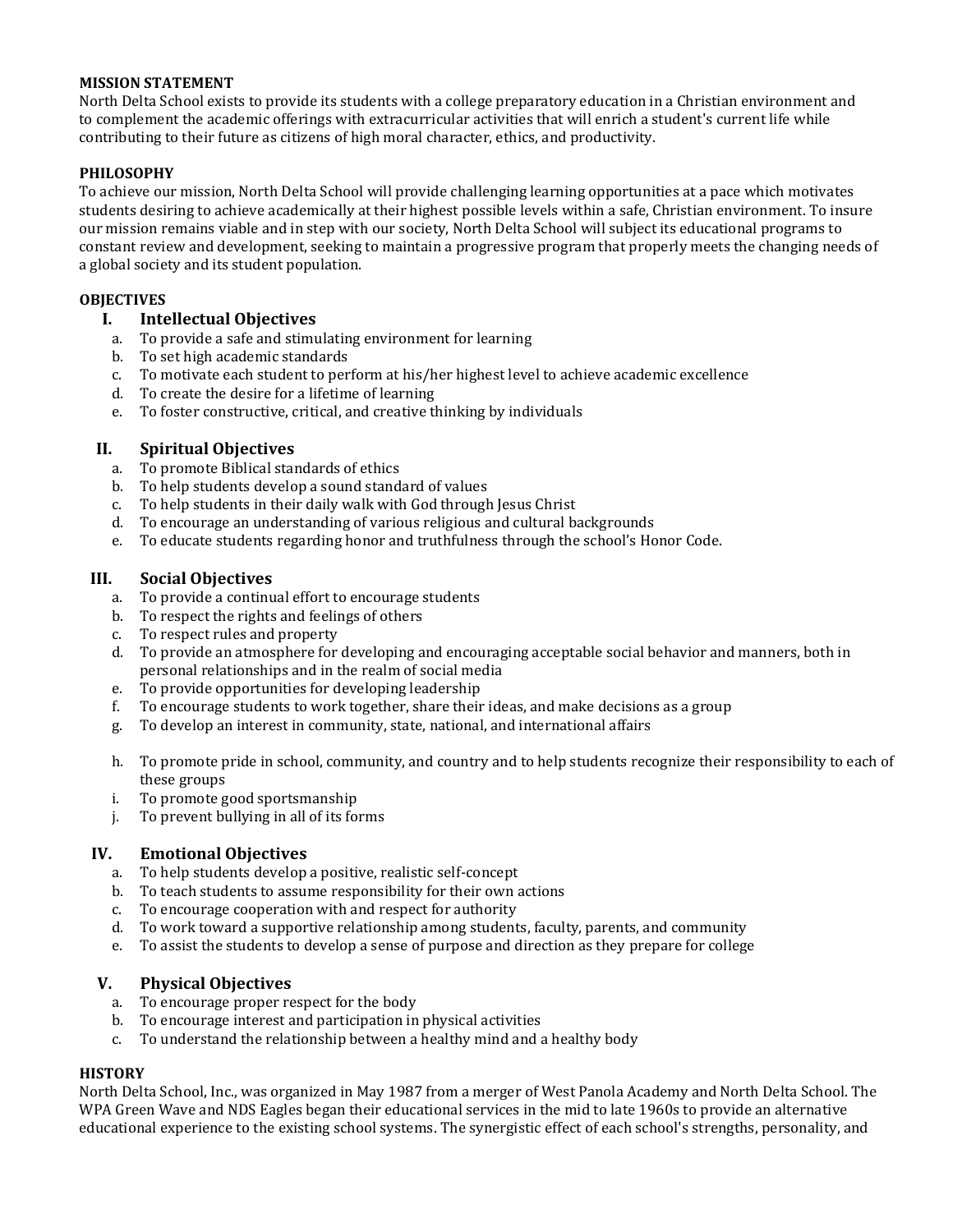patronage has led to an organization which has achieved new heights in student performance and growth. The school now serves students from Panola, Quitman, Tallahatchie, Lafayette, and Yalobusha counties.

#### **GOVERNANCE**

North Delta School is a non-profit corporation operated under the supervision of a Board of Directors. This Board exercises all of the powers of the corporation, except those which are by law, the by-laws of North Delta, conferred upon or reserved to the members directly. Directors serve without compensation. The School encourages all parents to familiarize themselves with school policies, to participate fully in the operation of the organization in accordance with these policies, to take an active interest in what is being taught, and to offer constructive advice whenever they feel such offering to be warranted. The Head of School and staff are responsible for directing the daily activities in such a way that every student will have the opportunity to maximize his or her academic, aesthetic, and athletic capabilities. The policies of the Board of Directors, accrediting guidelines of the Mid-South Association of Independent Schools, and laws of the State of Mississippi form the foundation of all North Delta rules, regulations, and procedures.

#### **OPEN HOUSE**

An Open House (orientation) will be conducted to enable parents to meet their child's teachers, be introduced to the curriculum, and tour the facilities. Announcements outlining the dates, times, and agenda will be sent to our students and their parents.

#### **PARENTS CLUB**

An active Parents Club is vital to the present and future success of our school. All parents should insure that their participation in their child's education is demonstrated by their active free membership in the Parents Club. Periodic meetings are scheduled on the monthly calendar. Organization officers are elected annually at one of the spring meetings. The Parents Club sponsors several major events during the school year. Funds raised from these activities are used to support numerous school projects, such as facility modernization, technology improvements, campus beautification, and securing classroom resources. Parents Club officers also provide assistance and advice to the Administration on many issues involving current situations and future school direction.

#### **BOOSTER CLUB**

An active Booster Club is vital to the success of the athletic programs of North Delta School. All parents of student athletes should be active members of NDS Booster Club. Periodic meetings are scheduled on the monthly calendar. Organization officers are elected every two years at one of the spring meetings. The Booster Club sponsors several major events during the school year. Funds raised from these activities are used to enhance our athletic teams and programs.

## **ADMISSIONS**

Admission to North Delta School, its program, classes, and activities, is based on the applicant's ability to complete the course work successfully. North Delta welcomes the application of students of any race, religion, sex, color, and/or national or ethnic origin and does not discriminate in its admissions practices.

#### **RE-ENROLLMENT**

A re-enrollment period will be established by the Board of Directors during late winter or early spring of each school year. Parents of students who will be returning to NDS the next school year will be guaranteed a classroom space ONLY during this re-enrollment period. Parents will be emailed appropriate re-enrollment instructions and tuition fee schedules prior to this registration period. Re-enrollment is achieved only when online forms are completed in full and all enrollment fees are paid. Upon expiration of this period, new students will be assigned remaining classroom spaces in accordance with the date of their application.

#### **NEW STUDENT ENROLLMENT**

#### *Grades K3-K5*

*In order to be considered for admission:*

- *1) Complete online enrollment application.*
- *2) Pay new student registration fee.*
- *3) Complete an admission assessment to determine readiness for grade applying.*

*After this assessment has been evaluated by the admissions committee, a recommendation will be made to accept the student, reject the student, or accept upon condition.*

\* Mississippi State law requires that in order for a child to enter kindergarten, the child must be five by September 1.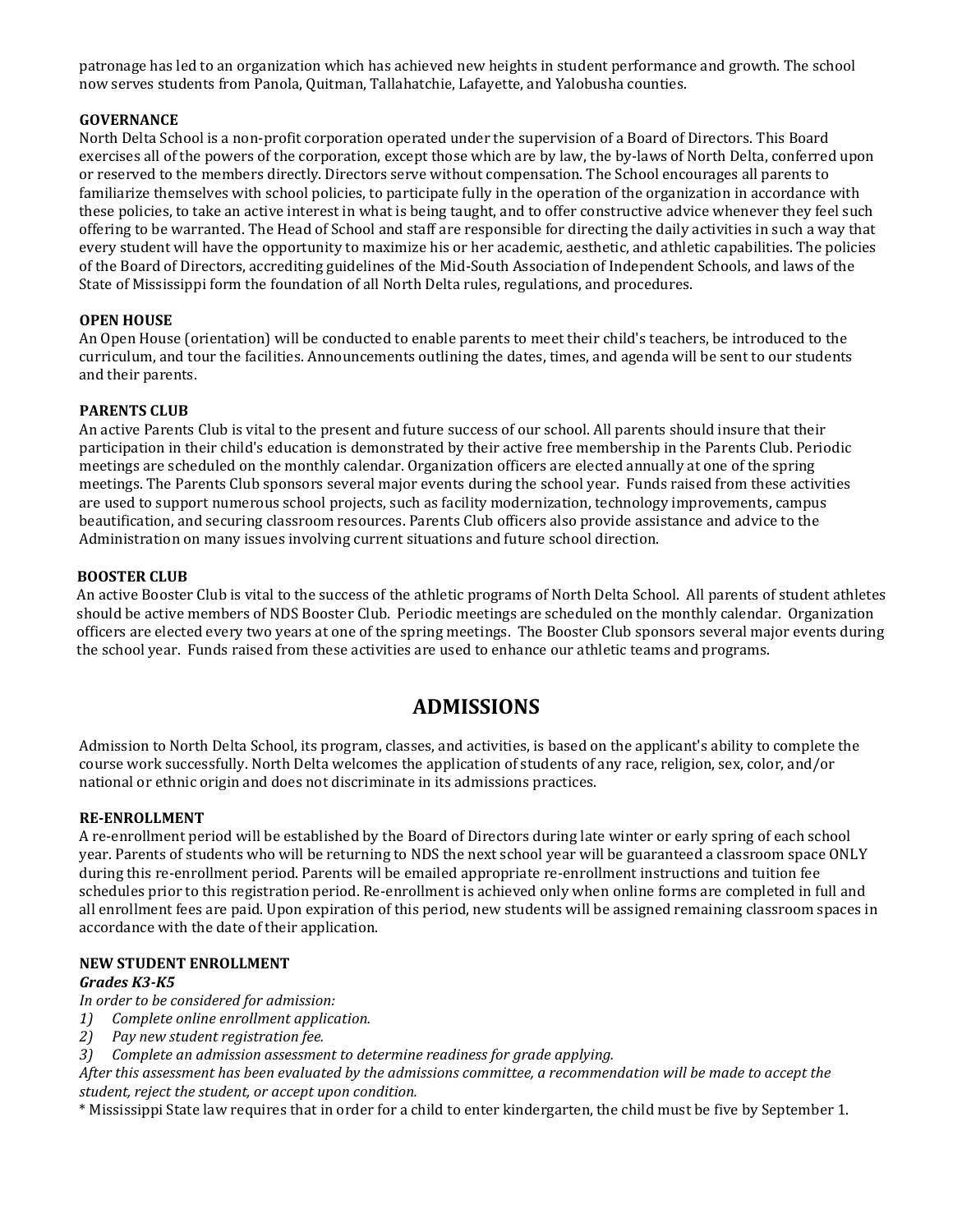#### *Grades 1-12*

In order to be considered for admission:

- 1) Complete online enrollment application.
- 2) Pay new student registration fee.
- 3) Provide an unofficial transcript and current report card from current school.
- 4) Provide a discipline report from current and previous schools.
- 5) Provide results of standardized tests from previous school.
- 6) Complete an admission assessment to determine readiness for grade applying.
- 7) May not be age 20 or older at the date of expected graduation.
- 8) Attend at least one semester before the semester of graduation to be eligible to receive a diploma.

**NOTE:** A child must be six by September 1 to enter the first grade. After these items have been evaluated by the admissions committee, a recommendation will be made to accept the student, reject the student, or accept upon condition.

#### **PRIORITY ADMISSION**

When classroom vacancies exist, first preference is given to brothers and sisters of students attending North Delta, NDS alumni, and/or children of the faculty. Special consideration also will be given to those students who do not progress as they should or for unusual circumstances must repeat a grade. All applications will be considered in order received and priorities will be exercised by application and payment of the required fees. Final approval of all applicants will be made by the Administration or Board of Directors.

#### **CLASS SIZE**

Class size normally will not exceed 25 students per class in grades 1-12. Kindergarten enrollment will be guided by a student to teacher ratio of 12:1. Exceptions to this guideline must be granted by the Board of Directors.

#### **HEALTH RECORDS**

The State of Mississippi has mandated that students attending preschool, kindergarten, or school must be vaccinated. The minimum number of immunizations required are:

| Diphtheria, Pertussis, Tetanus | 5 |
|--------------------------------|---|
| Polio                          | 4 |
| Measles, Mumps, Rubella        | 2 |
| Hepatitis B                    | 3 |
| Varicella (chickenpox)         | 2 |

All preschool and kindergarten students, first graders, and transfer students must have a complete and up- to-date health record on file in the school office. As of the 2012-2013 school year and subsequent years, the state requirement for entering 7<sup>th</sup> graders is an additional Tdap booster. Proof of this vaccine is due on or before the first day of school. The State of Mississippi requires that this record show proof of age by means of a birth certificate or birth certificate number, all required immunizations, and a physical examination by a physician. Children will not be considered accepted as students until these requirements are met.

#### **TUITION AND FEES**

Tuition, determined by the Board of Directors, is set annually. Payment plans are outlined in the tuition fee schedule and are coordinated through the school's Director of Finance. Accounts that become problematic or fall into arrears could result in a student's dismissal from school. Details about rules governing payment of tuition and other school fees are on file with the Director of Finance.

#### **MINORITY SCHOLARSHIP**

The North Delta School Board of Directors has set up a minority scholarship program. This scholarship will be made on the basis of academic achievement and financial need. The recipient of the minority scholarship will be selected by a scholarship committee. The criteria used in selecting the recipient are achievement test scores, present high school average, character, family income, and letters of recommendation. Interested parties should contact the Administration for appropriate application forms.

#### **NELL C. RANDOLPH LEADERSHIP SCHOLARSHIP**

The family of Nell C. Randolph has set up a scholarship program. This scholarship will be made on the basis of academic achievement and financial need. The recipient of the leadership scholarship will be selected by a scholarship committee. The criteria used in selecting the recipient are achievement test scores, present grade point average, character, family income, and letters of recommendation. Interested parties should contact the Administration for appropriate application forms.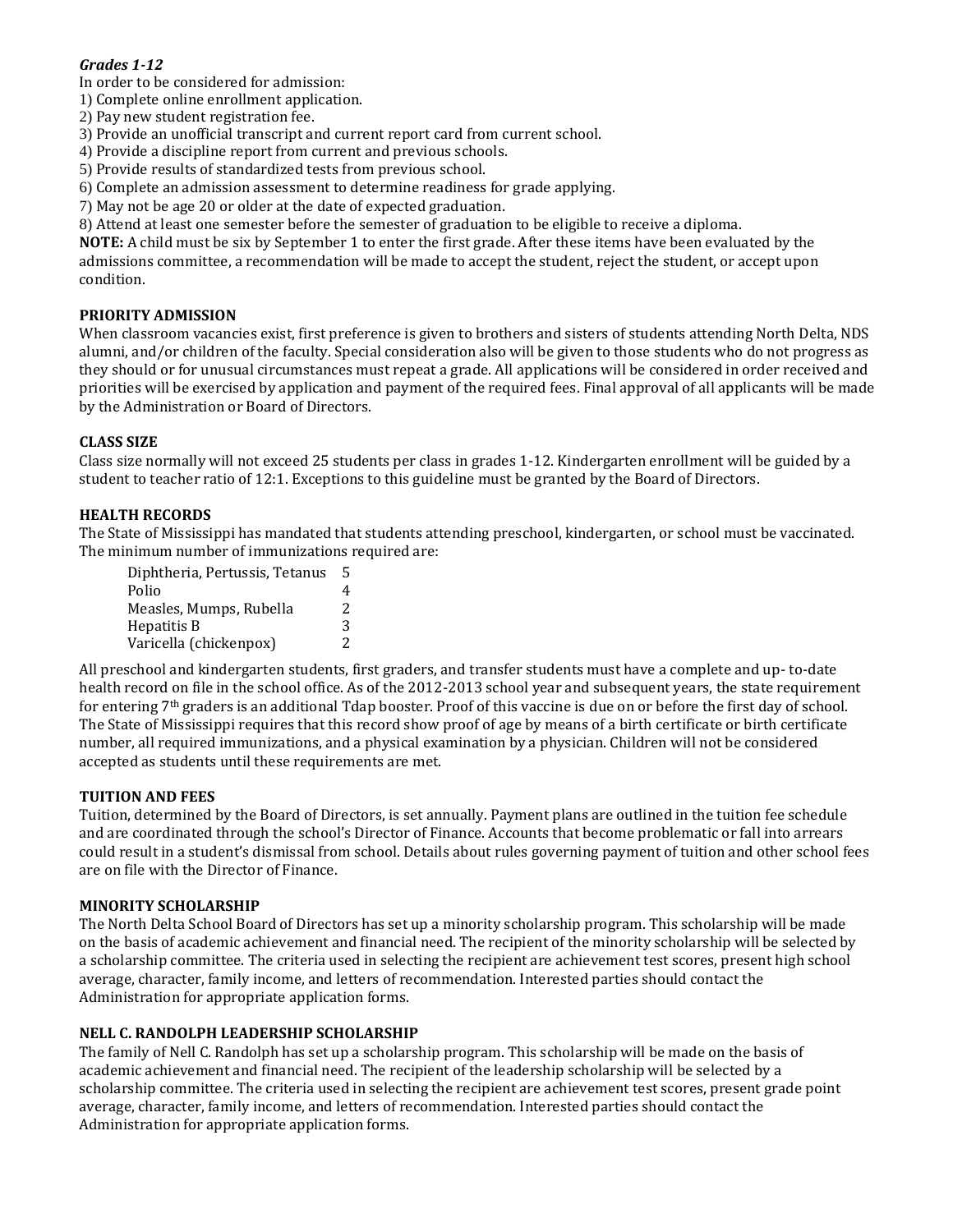### **K5 – 5th GRADE DAILY SCHEDULE**

| $8:05 - 9:10$ a.m.        | Class                          |
|---------------------------|--------------------------------|
| $9:12 - 9:28$ a.m.        | Snack/Break                    |
| $9:30 - 10:10$ a.m.       | K5 - 2 <sup>nd</sup> Activity  |
| $10:15 - 10:55$ a.m.      | 3rd - 5 <sup>th</sup> Activity |
| $10:50 - 11:30$ a.m.      | Lunch                          |
| $11:35$ a.m. $-2:50$ p.m. | Class                          |
| $*1:00 - 2:00$ p.m.       | Classes alternate Recess       |
| $2:50$ p.m.               | Dismissal                      |

# **REGULAR BELL SCHEDULES**

#### **GRADES 9-12**

| $8:05 - 8:56$ a.m.        | 1 <sup>st</sup> Period | $8:05 - 8:56$ a.m.        | 1st Period   |
|---------------------------|------------------------|---------------------------|--------------|
| 8:59 - 9:50 a.m.          | 2 <sup>nd</sup> Period | 8:56 - 9:11 a.m.          | <b>BREAK</b> |
| $9:50 - 10:05$ a.m.       | BREAK                  | $9:14 - 10:05$ a.m.       | 2nd Period   |
| $10:08 - 10:59$ a.m.      | 3rd Period             | $10:08 - 10:59$ a.m.      | 3rd Period   |
| $11:02 - 11:53$ a.m.      | 4 <sup>th</sup> Period | $11:02 - 11:53$ a.m.      | 4th Period   |
| 11:56 a.m. $-$ 12:47 p.m. | 5 <sup>th</sup> Period | 11:53 a.m. $- 12:18$ p.m. | <b>LUNCH</b> |
| $12:47 - 1:12$ p.m.       | LUNCH                  | $12:21 - 1:12$ p.m.       | 5th Period   |
| $1:15 - 2:06$ p.m.        | 6 <sup>th</sup> Period | $1:15 - 2:06$ p.m.        | 6th Period   |
| $2:09 - 3:00$ p.m.        | 7 <sup>th</sup> Period | $2:09 - 3:00$ p.m.        | 7th Period   |
| $3:00$ p.m.               | Dismissal              | $3:00$ p.m.               | Dismissal    |
|                           |                        |                           |              |

| <b>GRADES 6-8</b>       |              |
|-------------------------|--------------|
| $8:05 - 8:56$ a.m.      | 1st Period   |
| 8:56 -9:11 a.m.         | <b>BREAK</b> |
| $9:14 - 10:05$ a.m.     | 2nd Period   |
| $10:08 - 10:59$ a.m.    | 3rd Period   |
| $11:02 - 11:53$ a.m.    | 4th Period   |
| 11:53 a.m. - 12:18 p.m. | LUNCH        |
| $12:21 - 1:12$ p.m.     | 5th Period   |
| $1:15 - 2:06$ p.m.      | 6th Period   |
| $2:09 - 3:00$ p.m.      | 7th Period   |
| $3:00$ p.m.             | Dismissal    |

## **CHAPEL BELL SCHEDULES (WEDNESDAYS)**

| $8:05 - 8:51$ a.m.        | 1 <sup>st</sup> Period | $8:05 - 8:51$ a.m.        | 1st Period    |
|---------------------------|------------------------|---------------------------|---------------|
| $8:54 - 9:40$ a.m.        | 2 <sup>nd</sup> Period | $8:51 - 9:06$ a.m.        | <b>BREAK</b>  |
| $9:40 - 9:55$ a.m.        | BREAK                  | $9:09 - 9:55$ a.m.        | 2nd Period    |
| $9:58 - 10:44$ a.m.       | 3rd Period             | $9:58 - 10:44$ a.m.       | 3rd Period    |
| $10:47 - 11:17$           | CHAPEL                 | $10:47 - 11:17$ a.m.      | <b>CHAPEL</b> |
| 11:20 a.m. $-$ 12:06 p.m. | 4 <sup>th</sup> Period | 11:20 a.m. $- 12:06$ p.m. | 4th Period    |
| $12:09 - 12:55$ p.m.      | 5 <sup>th</sup> Period | $12:06 - 12:33$ p.m.      | LUNCH         |
| $12:55 - 1:22$ p.m.       | LUNCH                  | $12:36 - 1:22$ p.m.       | 5th Period    |
| $1:25 - 2:11$ p.m.        | 6 <sup>th</sup> Period | $1:25 - 2:11$ p.m.        | 6th Period    |
| $2:14 - 3:00$ p.m.        | 7 <sup>th</sup> Period | $2:14 - 3:00$ p.m.        | 7th Period    |
| $3:00$ p.m.               | Dismissal              | $3:00$ p.m.               | Dismissal     |

#### **GRADES 9-12 GRADES 6-8**

| $8:05 - 8:51$ a.m.        | 1st Period    |
|---------------------------|---------------|
| 8:51 -9:06 a.m.           | <b>BREAK</b>  |
| $9:09 - 9:55$ a.m.        | 2nd Period    |
| $9:58 - 10:44$ a.m.       | 3rd Period    |
| $10:47 - 11:17$ a.m.      | <b>CHAPEL</b> |
| 11:20 a.m. $- 12:06$ p.m. | 4th Period    |
| $12:06 - 12:33$ p.m.      | LUNCH         |
| $12:36 - 1:22$ p.m.       | 5th Period    |
| $1:25 - 2:11$ p.m.        | 6th Period    |
| $2:14 - 3:00$ p.m.        | 7th Period    |
| 3:00 p.m.                 | Dismissal     |

# **PEP RALLY BELL SCHEDULES**

| $8:05 - 8:51a.m.$       | 1 <sup>st</sup> Period | $8:05 - 8:51$ a.m.   | 1st Period   |
|-------------------------|------------------------|----------------------|--------------|
| $8:51 - 9:40$ a.m.      | 2 <sup>nd</sup> Period | $8:51 - 9:06$ a.m.   | <b>BREAK</b> |
| $9:40 - 9:52$ a.m.      | BREAK                  | $9:09 - 9:55$ a.m.   | 2nd Period   |
| $9:55 - 10:42$ a.m.     | 3rd Period             | $9:55 - 10:42$ a.m.  | 3rd Period   |
| $10:45 - 11:32$ a.m.    | 4 <sup>th</sup> Period | $10:45 - 11:32$ a.m. | 4th Period   |
| 11:35 a.m. - 12:22 p.m. | 5 <sup>th</sup> Period | $11:32 - 11:57$ a.m. | LUNCH        |
| $12:22 - 12:47$ p.m.    | LUNCH                  | $12:00 - 12:47$ p.m. | 5th Period   |
| $12:50 - 1:37$ p.m.     | 6 <sup>th</sup> Period | $12:50 - 1:37$ p.m.  | 6th Period   |
| $1:40 - 2:27$ p.m.      | 7 <sup>th</sup> Period | $1:40 - 2:27$ p.m.   | 7th Period   |
| $2:30 - 3:00$ p.m.      | PEP RALLY              | $2:30 - 3:00$ p.m.   | PEP RALLY    |
| $3:00$ p.m.             | Dismissal              | $3:00$ p.m.          | Dismissal    |

#### **GRADES 9-12 GRADES 6-8**

| $8:05 - 8:51$ a.m.   | 1st Period   |
|----------------------|--------------|
| 8:51 -9:06 a.m.      | <b>BREAK</b> |
| $9:09 - 9:55$ a.m.   | 2nd Period   |
| $9:55 - 10:42$ a.m.  | 3rd Period   |
| $10:45 - 11:32$ a.m. | 4th Period   |
| $11:32 - 11:57$ a.m. | LUNCH        |
| $12:00 - 12:47$ p.m. | 5th Period   |
| $12:50 - 1:37$ p.m.  | 6th Period   |
| $1:40 - 2:27$ p.m.   | 7th Period   |
| $2:30 - 3:00$ p.m.   | PEP RALLY    |
| $3:00$ p.m.          | Dismissal    |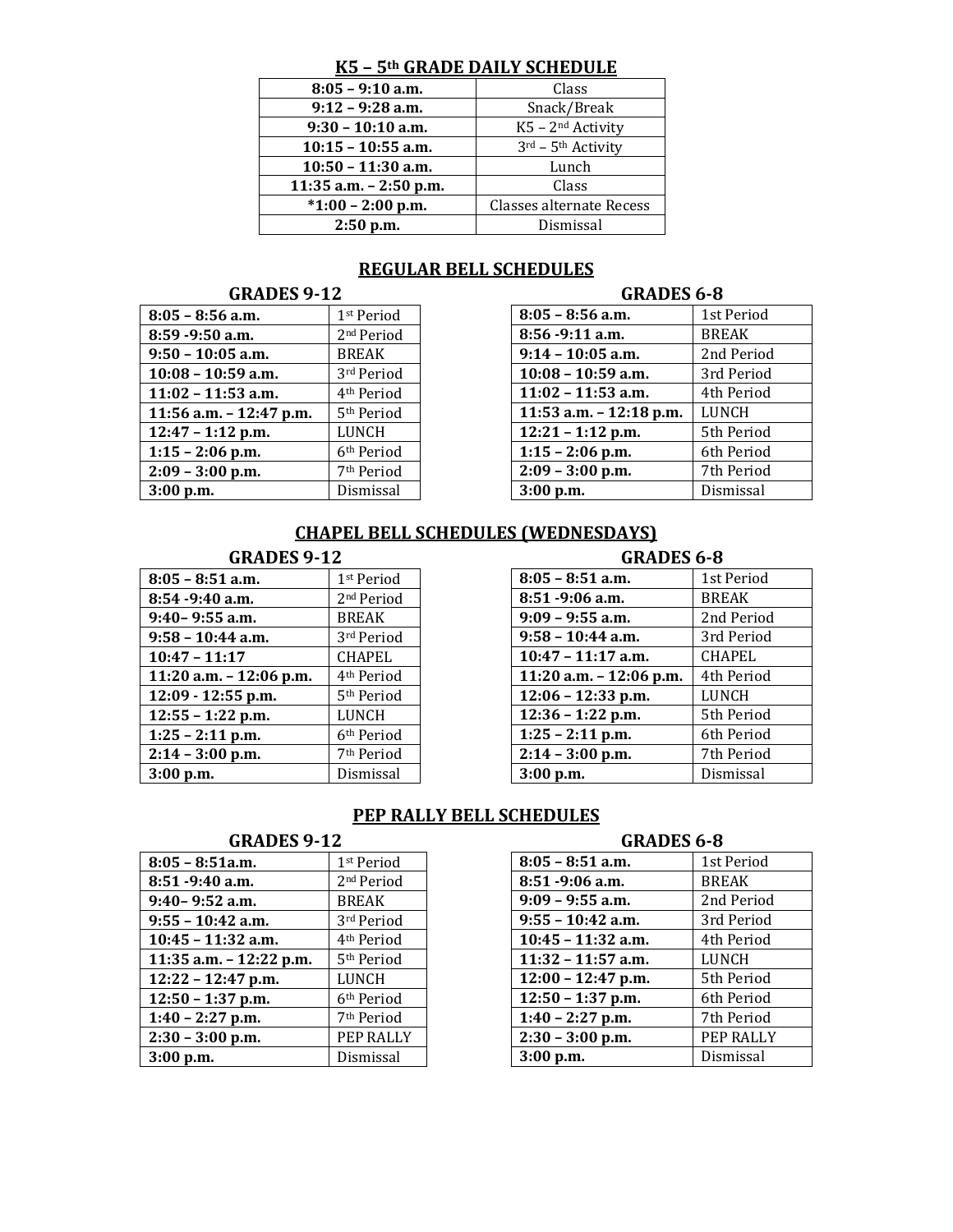# **ACADEMIC CURRICULUM**

The principle academic focus of NDS is to insure that graduates possess the tools necessary to succeed at the next level of their educational pursuit. Embodied within this focus are the goals stated in the NDS philosophy, including the school's goals to prepare students at the spiritual level. Course offerings are tailored to meet or exceed the admission standards of most Colleges/Universities in the Mid-South area. North Delta School adheres to the recommended guidelines set forth by the Mississippi Institutions of Higher Learning (IHL), including the 24 credits recommended by IHL for readiness at the state's universities.

#### **NORTH DELTA'S COLLEGE PREPARATORY PROGRAM**

| English                   | 4 units (I, II, III and IV; Dual Enrollment English Composition I and II)      |
|---------------------------|--------------------------------------------------------------------------------|
| Mathematics               | 4 units (Algebra I and above)                                                  |
| Science                   | 4 units (Biology I & and above)                                                |
| Social Studies            | 4 units (Miss. Studies, W. Geog., W. Hist., US Hist., Gov't & Econ.)           |
| Electives                 | 4 units (Accounting, Personal Finance, Fine Arts)                              |
| <b>Advanced Electives</b> | 2 units (Spanish I&II, or Spanish I and an advanced English, Science, or Math) |
| Technology                | 1 unit (Computer)                                                              |
| Fine Arts                 | 1 unit (Theatre I and II, Art I, II, III, IV; Dual Enrollment Art)             |

#### **MISSISSIPPI PUBLIC UNIVERSITIES' ADMISSION STANDARDS**

These admission standards apply to high school graduates who apply for regular admission to state universities.

**SUBJECT CARNEGIE UNITS**

*English 4*

All courses require substantial communication skills components (i.e., reading, writing, listening, and speaking).

#### *Mathematics 3*

Courses should include Algebra I, Geometry, and Algebra II. A fourth, higher level, mathematics class is highly recommended. Through a partnership with Northwest Mississippi Community College, North Delta offers Dual Enrollment classes to qualifying students. (See "North Delta Requirements for Graduation.")

#### *Science 3*

Courses should include Biology, Chemistry, Physics, A & P, Environmental Science, Agricultural Science, or any other science course with comparable rigor and content. One CARNEGIE unit from a rigorous Physical Science course with content at a level that may serve as an introduction to Physics and Chemistry may be used.

#### *Social Studies 3*

Courses should include United States History (1 unit), World History (1 unit), MS Studies (1/2 unit), World Geography (1/2 unit), U.S. Government (1/2 unit), and Economics (1/2 unit), Geography (1 unit).

#### *Advanced Electives 2*

Requirements may be met by earning two CARNEGIE units from the following areas/courses, one of which must be in foreign language, Math, Science, or English. Advanced Electives cannot count as credit in any other area.

#### *Technology 1*

This course emphasizes computer as a productivity tool. Instruction should include use of application packages such as word processing and spread sheets. The course should also include basic computer terminology and hardware operation.

*Art 1*

This course introduces students to basic concepts of drawing and painting, as well as basic art vocabulary.

#### *Eighth Grade Units*

Algebra I, MS Studies, W. Geography, and/or Computer are examples of eighth grade courses that can be accepted for admission provided the course content is taught the same as the high school course. These rules are currently being changed by IHL, with the possibility of credits being earned in grades younger than eighth grade. North Delta will respond to those changes as appropriate.

#### **NORTH DELTA MINIMUM REQUIREMENTS FOR GRADUATION**

North Delta School requires 24 credits for graduation. These 24 credits must include 4 units in English, 4 units in social studies, 4 units in mathematics, 4 units in science, and the remainder in electives approved by the Administration. It is recommended that all students in grades 9-12 be enrolled in a minimum of six courses which include math, English, science, and social studies classes each year they are enrolled at NDS. Courses taught in the eighth grade on a high school level may receive graduation credit. NOTE: Completion of the ACT is also a graduation requirement. Graduation is completed only after commencement exercise and the awarding of diplomas.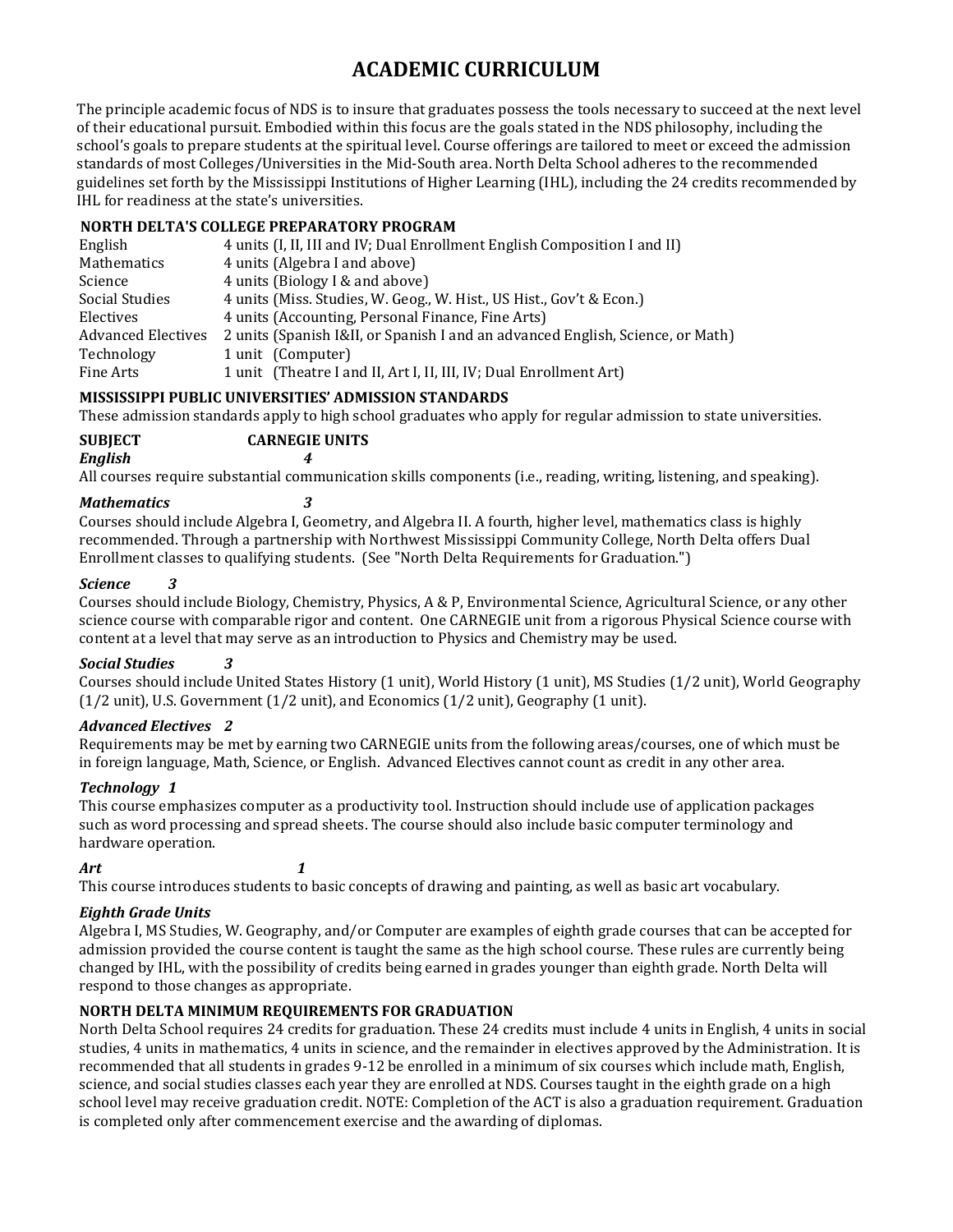#### **HONORS PROGRAM**

In addition to the regular college-prep curriculum, honors courses are offered to permit greater depth and acceleration of study. Selection of students is based on discussions with parents, demonstrated achievement at high levels, test scores, and teacher recommendations. Starting with eighth grade math, these courses lead to Dual Enrollment courses for college credit in the 12th grade. Student performance in grades 7-9 is very important in the selection process.

#### **REGULATIONS PERTAINING TO THE PROGRAM OF STUDIES**

- 1. The curriculum a student chooses must meet the approval of the parents, the counselor, and the Head of School.
- 2. It is recommended that each student register for a minimum of six classes (units) per semester.
- 3. No student can earn more than 7½ academic units during one regular school year, with the exception of dual enrollment credits.
- 4. No student may audit a class.
- 5. Students who are taking Chemistry must be taking or have taken Algebra II.
- 6. Students who are taking Physics must have taken Algebra I, Algebra II, and Geometry (trigonometry is preferred).
- 7. Prerequisite for Biology II (Advanced Biology) is Biology I.
- 8. Foreign Language will normally be offered to freshman, sophomores, juniors, and seniors. Special courses could be offered in lower grades.
- 9. Athletics (9-12) will be considered as physical education during the course of the respective seasons. No more than  $\frac{1}{2}$ unit may be earned for athletics during one school year with a maximum of 2 units for graduation credit.

#### **COURSE OFFERINGS AT NORTH DELTA SCHOOL**

*NOTE: Honors and Regular Tracks available in most classes listed below. Sufficient interest from students required for all classes listed below to be offered.*

**ENGLISH:** English I, English II, English III, English IV

**MATHEMATICS:** Algebra I, Algebra II, Geometry, Trigonometry/Pre-Calculus, Advanced Algebra

**SCIENCE:** Biology I, Biology II, Anatomy and Physiology, Chemistry, Physics, Environmental Science, Agricultural Science

**SOCIAL STUDIES:** Mississippi Studies, World Geography, World History, U.S. History, American Government, Economics

**FINE ARTS:** Art I, Art II, Art III, Art IV, Theater Arts I, Theater Arts II

**ELECTIVES:** Driver's Education, Yearbook

**FOREIGN LANGUAGE:** Spanish I, Spanish II, Spanish III, Spanish IV

**BUSINESS EDUCATION:** Computer Applications, Accounting, and Personal Finance

**ATHLETICS:** Varsity and junior high softball, football, basketball, baseball, tennis, track, cross country, golf, cheer, and peewee football, basketball and cheer for 5th and 6th graders.

**DUAL ENROLLMENT:** College Art, College Algebra, English Composition I and II. (These are college courses offered on the North Delta campus for qualifying seniors through Northwest Community College). Other Dual Enrollment course are available via correspondence. Only Dual Enrollment classes taught on campus will calculate into a student's GPA. Any additional dual enrollment classes will be counted for credit only. **NOTE: Beginning with the 2021-2022 school year, senior students participating in the dual enrollment program may receive college credit at no extra cost for courses taught at North Delta School. Online dual enrollment courses may be taken at the expense of the student. GRADE CLASSIFICATION**

Academic credits required for classification:

| Less than 6 units | 9 <sup>th</sup> grade |
|-------------------|-----------------------|
| 7 units or more   | $10th$ grade          |
| 12 units or more  | $11th$ grade          |
| 17 units or more  | $12th$ grade          |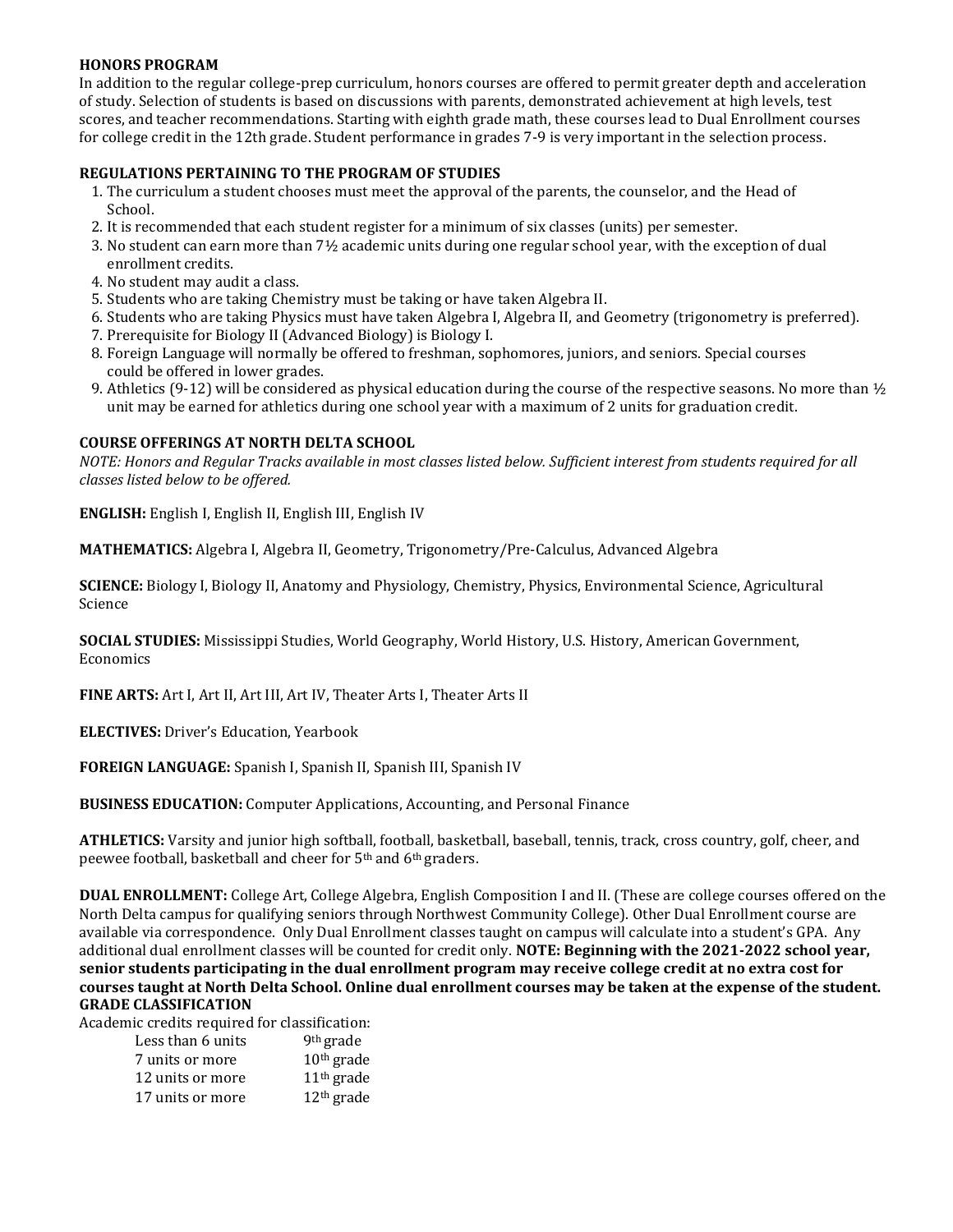#### **GUIDANCE SERVICES**

It is the goal of North Delta School to help each student profit as much as possible from the school programs and to assist him or her in plans for further study. Students and parents will find the counselor available to help students:

- 1. Select and outline a program of study;
- 2. Participate fully in the school program;
- 3. Identify abilities, interests, and special aptitudes by use of standardized tests and other sources of information;
- 4. Improve social and academic attitudes;
- 5. Maintain good attendance at school;
- 6. Obtain information on college entrance requirement and available scholarship awards;
- 7. Achieve at the level of their abilities and to develop their maximum potential;
- 8. Understand themselves and their opportunities;
- 9. Make appropriate adjustments and decisions in light of their understanding.

The school encourages parents and students to contact the counselor when problems arise or when help is desired.

#### **SCHEDULE CHANGES**

A student may request a schedule change, but the request must be made no later than three school days after the issuance of the first academic progress report (these are typically released about four weeks after the start of the school year). The requested change will be evaluated by the specific teachers, counselor, and the Administration. The decision to change a class schedule should be based on a specific and appropriate reason. Honors course changes must be made during the first week of school.

To change a class schedule, a student will report to the counselor to have his record checked and to get initial approval. The counselor will present the request to the teachers and Administration for final approval. After this final step, the counselor will supervise the change of schedule on the student's schedule and forward the necessary information of schedule change to the teachers involved. If a withdrawal is deemed necessary by the administration after the second progress report, there will be a "withdrawal failing" designation on the student's academic record.

#### **GRADING SYSTEM**

Academic grades for students 1-12 will be as follows:

| 90-100   |                                                                                                |
|----------|------------------------------------------------------------------------------------------------|
| 80-89    |                                                                                                |
| 73-79    |                                                                                                |
| 70-72    |                                                                                                |
| Below 70 |                                                                                                |
|          | (Note: Dual Enrollment courses will follow the appropriate collegiate guidelines for grading.) |

Conduct grades for students in 1-12 reflect classroom conduct and class preparation:

| А | Excellent         |
|---|-------------------|
| B | Good              |
| C | Needs Improvement |
| D | Poor              |
| F | Unsatisfactory    |
|   |                   |

Grade Weighting - Dual Enrollment Courses and Honors Courses will be graded on a 4.5 Quality Point System, and all other courses will be on a 4.0 QPS.

#### **REPORT CARDS**

The school year will be divided into four nine-week grading periods in grades 1-12. Reports will be issued to each student via PraxiSchool (the school's online school information system) at the end of each grading period. Parents are requested to examine the electronic report card carefully.

#### **FAILURE OF CLASSES AND RETENTION**

- 1. Credit will not be given for grades below 70.
- 2. Retention of students in kindergarten will be based upon the teacher's evaluation of work performance, achievement tests, and readiness for placement in the first grade.
- 3. In grades 1-3, retention will be evaluated based upon failure in either reading or math.
- 4. In grades 4-5, a yearly average of "F" in two major subjects (English, reading, mathematics, science, and social studies) will constitute a failure of the grade level. A student who has failed a grade may not attend summer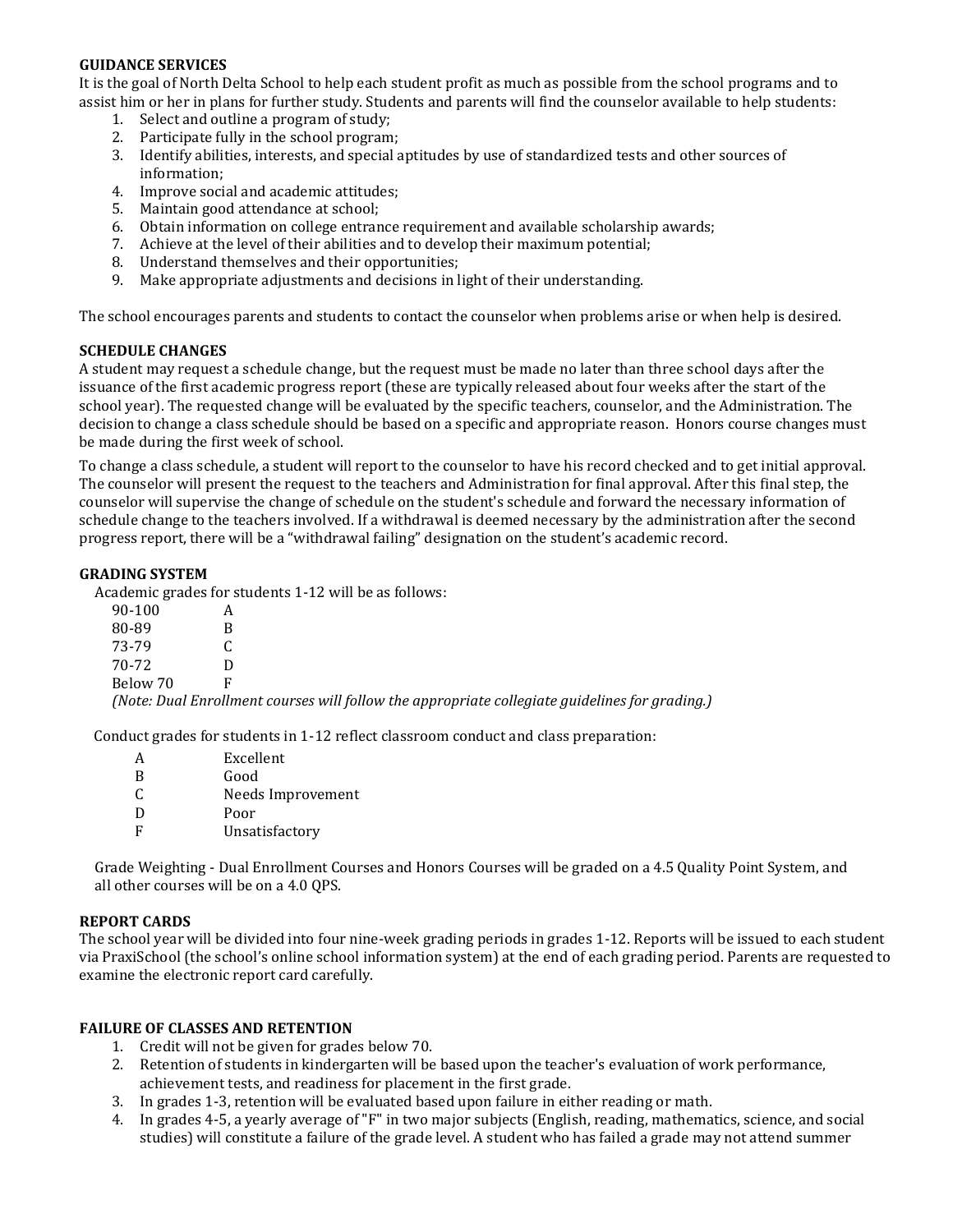school for the purpose of promotion to the next grade.

- 5. In grades 6-8, failure of two major subjects (English, mathematics, science, reading, or history) will constitute failure of the grade level. Students who have failed the grade level may be considered for promotion based upon summer remedial work.
- 6. In grades 9-12, students failing to receive a full credit in a year's major course may repeat the failed semester using an approved summer school, online or a correspondence course, or retake the class the following school year. Students are permitted to enroll in only three correspondence or online courses during their four high school years from an accredited source approved by the school administration.

#### **Make-up policy:**

Students are required to make up any missed assignments in two days after the initial absence. Make-up tests can be assigned by the teacher or the assignment can be completed during morning detention. Ultimately, this decision should be made between the teacher and the student. A zero will be given for any assignment or test not made up in a timely manner.

#### **Gradebook policy:**

Teachers in grades 6-12 will use the following grading percentages:

- Tests, Quizzes, and Major Projects: 60%
- Daily Grades and Homework: 40%

#### **EXAMINATIONS**

Semester exams are given in grades 6-12. Semester grades are an average of the two nine-weeks' grades and the semester exam score. The exam score will count one-fifth, or 20 percent, of the semester grade. Exemptions from final examinations may be granted only to students in grades 6-12 with a yearly average of 90 or higher (semester grade of 93 for one semester courses). All other students are required to take semester examinations. These averages will be computed by the classroom teacher based on all course work (grades) during first and second semesters.

\* North Delta School teachers are not required to give nine week exams. Should a teacher give a nine weeks' exam, he/she will address those dates in his/her particular class.

#### **EXEMPTION POLICY**

Students in grades 6-12 will be allowed to be exempt from any class exam at the end of the course if the student has a 90 or above in the particular class. A teacher can overrule this policy if he/she wishes a student to take an exam. Teachers and students will work cooperatively to determine who is eligible to be exempt from the exam. Exemptions are a privilege and will treated as such.

#### **Guidelines for Exemptions:**

- No detention or ISS;
- No more than ten (10) absences for the year in a single class;
- No more than five (5) absences for the semester in semester course;
- No more than four (4) tardies in a semester;
- Any commitment of a major infraction, including cheating, or in-school or out-of-school suspension automatically excludes a student from exemption.

#### **HEADMASTER'S LIST AND HONOR ROLLS**

The following honors will be recognized each nine weeks and at the end of the year at the Awards Day program:

- Head of School's List for 90 or above in all subjects and an "A" or "B" in conduct each nine weeks
- Honor Roll for 80 or above in all subjects and an ''A "or "B" in conduct each nine weeks

#### **DIPLOMAS**

The diploma will be awarded to students who (1) earn twenty-four units of credit as established by the State, MAIS, and School regulations, and (2) meet the attendance and conduct requirements of North Delta School, and (3) have attended the first semester of their senior year at North Delta if transferring from another school. *Note: A student who fails to earn the correct number of credits by graduation date will not participate in the Graduation exercises. Special circumstances must be presented to the Head of School and approved by the Board of Directors.*

#### **ACADEMIC HONORS**

A student must take at least 8 honors courses, of that 2 must be dual enrollment, to be considered for valedictorian, salutatorian, or historian. Accumulated honors points will be reduced by 10 points per day for in-school or out-of-school suspension. Any candidate for Hall of Fame or Honor Graduate who is suspended may have his or her suspension point reduction reviewed by the Academic Honors Committee.

• **Valedictorian**: Highest grade point average of seniors with previous five semester's attendance at North Delta School and a minimum of eight honors courses.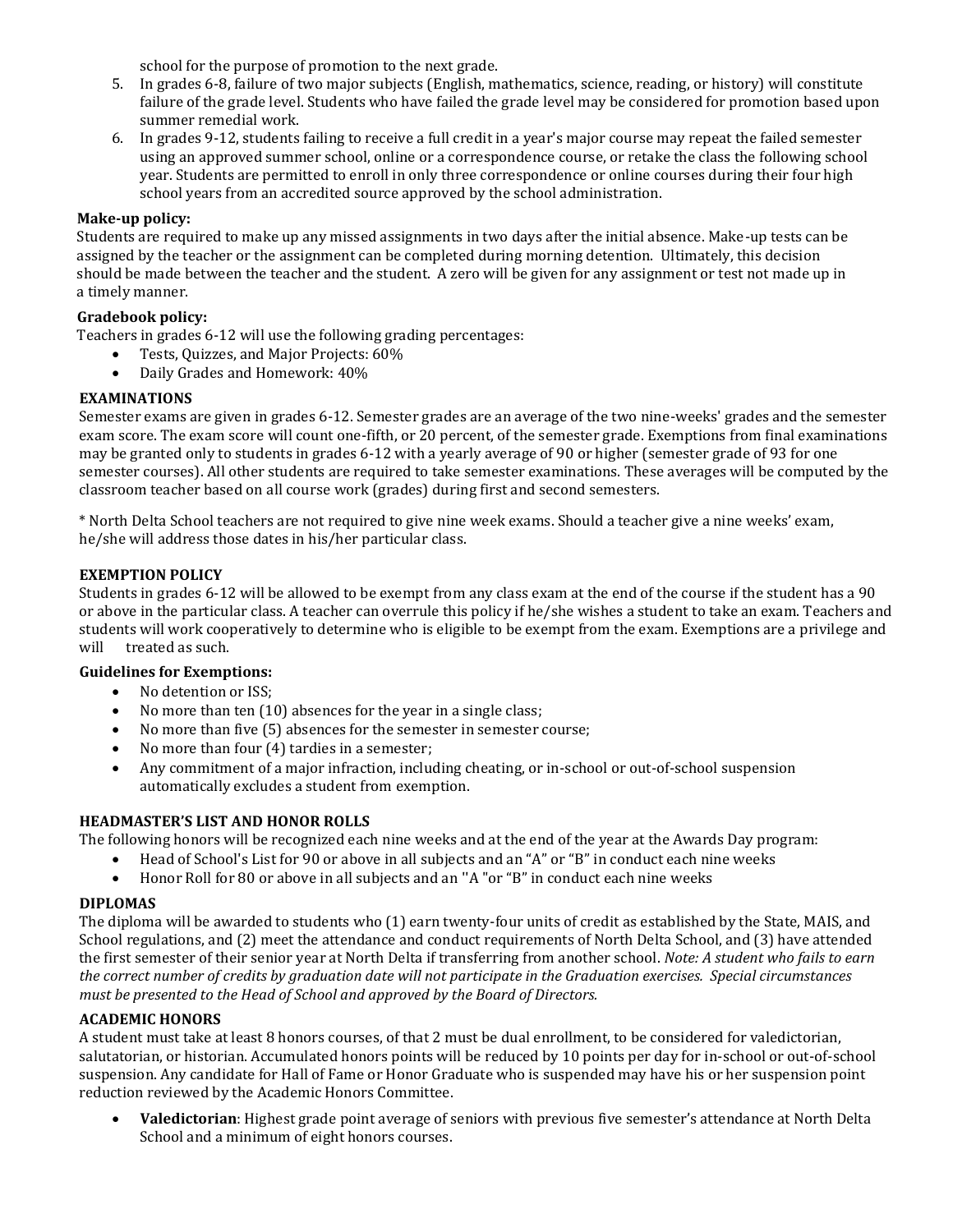- **Salutatorian**: Second highest grade point average of seniors with previous five semester's attendance at North Delta School and a minimum of eight honors courses
- **Historian**: Third highest grade point average of seniors (attendance and courses same as above) Note: Grade point average used to select the above students will be Quality Points as described below. Numerical grades (85, 90, etc.) will be used to break all ties (2 decimal places).
- **Hall of Fame:** Induction into the Hall of Fame will be based on a point system. These points will be awarded for outstanding performances while participating in North Delta's total scholastic program. Students will start earning points toward induction when they enter the ninth grade. Hall of Fame candidates can only earn academic points in college prep courses at North Delta. Points for induction in the Hall of Fame must be 85 or greater. Honor graduates must accumulate 65-84 points. Points may be removed from a student's total for disciplinary reasons. The Head of School, counselor, and senior sponsors will serve as a Hall of Fame committee and will be the final authority.

The following list indicates number of points to be earned or lost:

| <b>Grades</b> |          |                 |
|---------------|----------|-----------------|
| Preparatory   | Honors   | Dual Enrollment |
| $A = +2$      | $A = +4$ | $A = +5$        |
| $B = +1$      | $B = +3$ | $B = +4$        |
| $C = +0$      | $C = +2$ | $C = +3$        |
| $D = -1$      |          | $D = +2$        |
| $F = -2$      |          |                 |

#### **Memberships**

Scholastic Organizations  $+1$ (Mu Alpha Theta, Quill and Scroll, National Honor Society, Spanish Honor Society)

| Athletic Participation | $+$ 1/2 maximum per sport |                                      |
|------------------------|---------------------------|--------------------------------------|
| Anchor Club            | $+1/2$                    | * Must meet required number of hours |
| Honors<br>Office held  | $+1$                      |                                      |
| Honors won             | $+1$                      |                                      |

(The following are considered Honors: NDS WHO'S WHO; Beauty Revue Top 5; District and/or State Math/Science competition winners; District and/or State individual athletic awards; select community sponsored awards; school selected awards

| Citizenship/Discipline |            | (based on the severity of the discipline) |
|------------------------|------------|-------------------------------------------|
|                        | +1/-0 to 5 |                                           |
|                        |            |                                           |

#### **TESTING PROGRAM**

All students at North Delta School take standardized tests throughout their school years. The results of these tests should always be taken in context with all other methods of evaluating academic progress. Although the score of any given test may not be significant in and by itself, a series of scores over a period of time may provide a picture of the academic progress that a student is making. Parents and students are notified of test results at the earliest time; the guidance counselor or administration should be consulted if questions arise.

**Placement Tests:** Students entering North Delta School in grades 1-8 for the first time may be given placement tests to help determine the best placement in the school program.

**Readiness Tests:** Students entering kindergarten may be given readiness tests prior to the beginning of the school year to evaluate their educational and emotional readiness. Similar tests are administered in the spring to help determine the child's progress and readiness for first grade.

**Admission Assessments:** Every new student shall complete an admission assessment to determine readiness for grade applying.

**Achievement Tests:** Stanford Achievement Tests are administered during the spring of each year to grades K-5. Scores are recorded on the student's permanent record and sent to the parents. Parents are encouraged to discuss the scores with the teacher or the guidance counselor when a question arises.

#### **Standardized Tests:**

Grades K-2: STAR Reading and Math Assessments

Grades 3-8: ACT Aspire

Grade 9-12: American College Test (ACT), Scholastic Achievement Test (SAT), and the ASVAB aptitude test. The ACT and SAT may be taken as often as a student desires.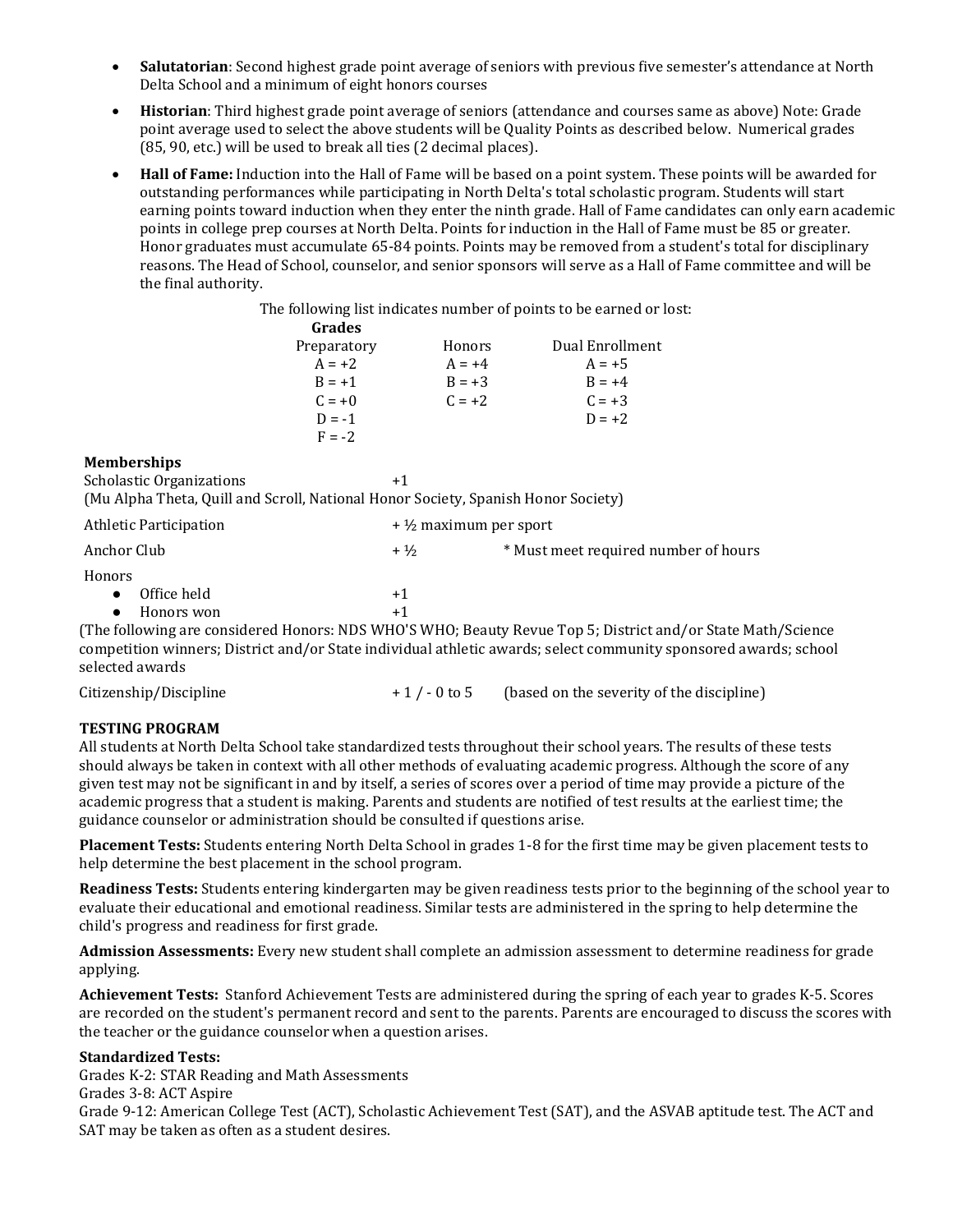#### **NOTE: The ACT and SAT are college entrance exams. Students must take either test at least once prior to graduation.**

#### **TUTORING**

North Delta School strives to provide to its students the highest standards of teaching in the classroom by its teachers and staff members during the regular school periods. Should a teacher or parent feel that a student is not advancing at a proper pace in a subject, and they feel additional tutoring services by a North Delta teacher or staff member would be appropriate, the school wishes to cooperate to provide an environment to assist them in obtaining this additional tutoring. Upon the referral or request by a teacher or parent of a student, a student may receive outside tutoring assistance from a teacher or other employee of North Delta School on the school property. The onsite tutoring by a staff member shall be subject to approval of the appropriate administrative principal (either elementary, middle school, or high school) following a conference with the parent. If the parent and principal agree that tutoring by a staff member would be appropriate, and the teacher requested is agreeable thereto, then tutoring may take place on the campus of North Delta School subject to the following conditions:

- 1. The tutoring should have the approval of the appropriate administrative principal.
- 2. The tutor shall be a current teacher or staff member of North Delta School.
- 3. All tutoring sessions shall take place following the completion of the regular school day and after school hours, so as to not interfere with regular class schedules.
- 4. All compensation for tutoring shall be negotiated directly between the parent and the tutor, and all fees paid are separate from tuition paid to North Delta School.
- 5. The teacher or staff member tutoring the student shall be employed directly by the parent as an independent contractor and the school is not responsible for any liability in tort or contract for the actions of the staff member while providing the additional tutoring services.

#### **ASSIGNMENTS**

A student's assignments and current grades postings may be obtained by checking the PraxiSchool link at the North Delta School website [\(www.northdeltaschool.net\)](http://www.northdeltaschool.net/). If you need assistance in logging on to this link, please contact the school secretary. This service should replace the need for the secretary to collect a written compilation of assignments missed when a student is absent.

#### **CONFERENCES AND STUDENT PROGRESS**

Parents are invited to visit the school by appointment and confer with the principals and teachers concerning the work of their child. Please do not call teachers during non-school hours. The secretaries will schedule appointments for you. Parents are urged to arrange a conference with teachers at the first sign of problems in a class. Poor performance can often be corrected with communication and cooperation between teacher and parent.

Parents can view their child/children's progress daily by logging on to PraxiSchool (a link to the Parent Portal is on the NDS website). Parents will be issued a parent ID number and a password upon enrollment that only they will have access to for their children. Complete directions can be emailed to parents on how to log on to parent portal to view their child/ children's grades and homework assignments.

At the end of each nine-week period in grades 1-12, a report listing your child's averages in all classes will be viewable on PraxiSchool. Parents can print a copy of their child's report card and are urged to keep them on file for information and study. If accounts are not current, student grades will not be viewable. Delinquent accounts include tuition, library fines, book fines, or any amount owed to the school. This includes sports uniforms and equipment that must be returned to the school.

#### **TRANSCRIPTS**

Transcripts will be provided by the school without charge. Transcripts will be furnished to the student or to colleges at the request of the student.

# **STUDENT CONDUCT**

The Board of Directors, administration, faculty and staff expect that all students are capable of conducting themselves in accordance with acceptable standards of behavior. Honesty and moral integrity are also expected of every student. Disruptive behavior that interferes with another student's opportunity to learn or interrupts a teacher's right to teach will not be tolerated; therefore, certain disciplinary actions will be utilized as consequences for student misconduct. Disciplinary measures will be recorded and kept on file in PraxiSchool.

The school administration's main sequence of punishment is as follows: warning and/or loss of privileges, counsel with student and parents, Wednesday morning detention, in-school suspension, out-of-school suspension, recommendation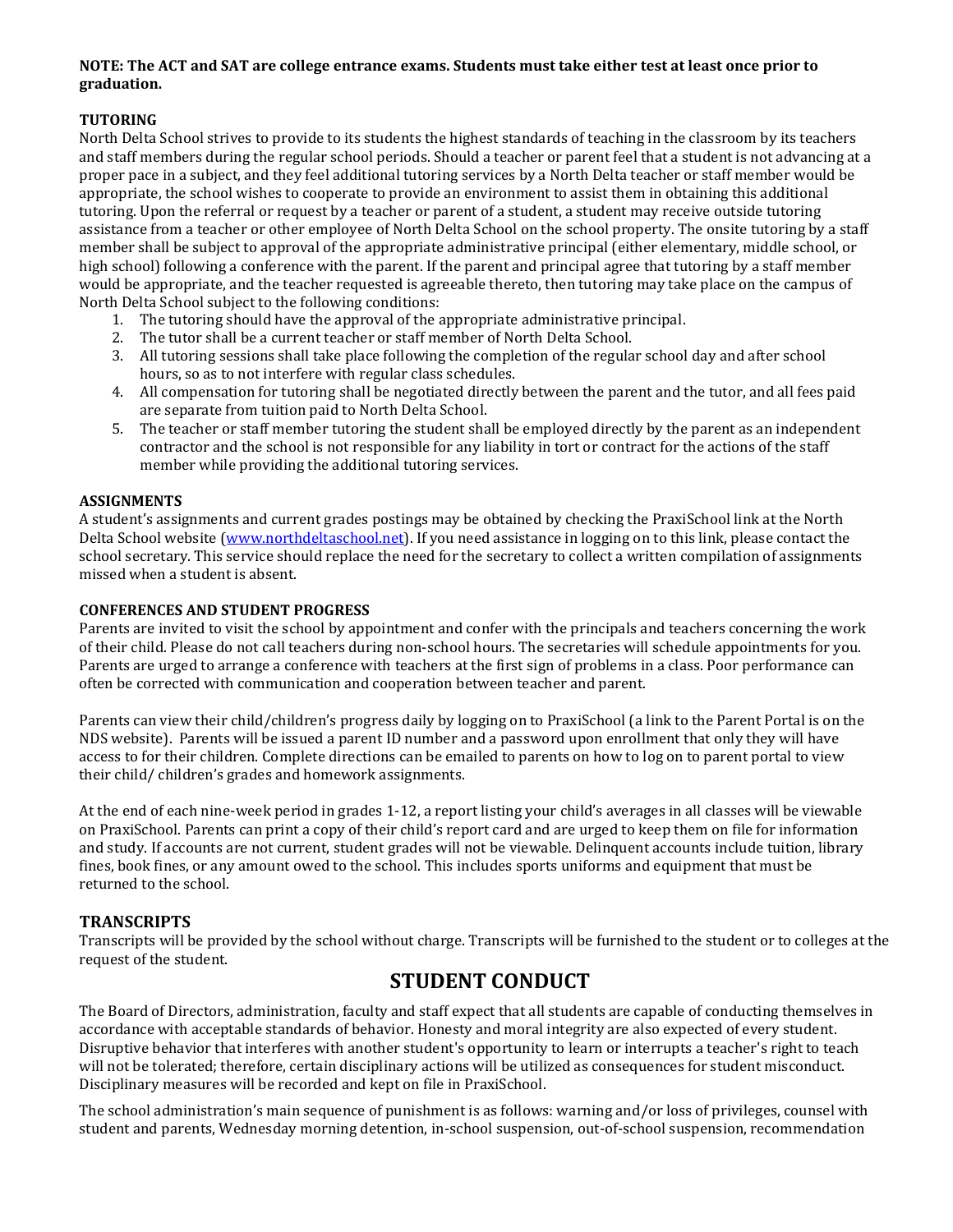for expulsion. Also, there are times when the school administration will deem corporal punishment to be a necessary punishment. The details of each form of punishment are outlined below.

Also, descriptions of minor and major infractions are provided below. **Note: In the case of major infractions, the school administration has the option to immediately utilize the more serious disciplinary steps, including suspensions and recommendation for expulsion.**

#### **WEDNESDAY DETENTION**

Students who receive four (4) infractions will receive detention. Detention will be held from 7 a.m. until 7:50 a.m. on Wednesday mornings. If late for detention, the student will serve the remaining time and will have to come again the next Wednesday. If a student does not report to detention, he or she will serve the next two Wednesday detentions. More than two Wednesday morning detentions within a semester will result in in-school suspension.

#### **CORPORAL PUNISHMENT**

- 1. "Licks" may be used as consequences for unacceptable behavior.
- 2. Parents will be given the option of "licks" or a one-day in-school suspension for their child's unacceptable behavior.
- 3. The Elementary Principal will be advised prior to the administration of corporal punishment in the elementary grades.
- 4. There will always be a faculty observer present when licks are administered.
- 5. Records will be kept in the respective office.

#### **IN-SCHOOL SUSPENSION**

In-school suspension will be assigned by the Administration. A student must make up work missed in each class during his or her suspension; additionally, he or she is classified as absent. The absence will count as one of the absences allowed each semester. The following point deductions and penalties will occur per day of in-school suspension:

- Two (2) points from the nine-week average per academic class missed
- Ten (10) honors points per day from accumulated honors points for Hall of Fame/Honor Graduate
- Loss of eligibility of awarding of The Crest's Who's Who

#### **OUT-OF-SCHOOL SUSPENSION**

Students who repeatedly violate school rules and regulations will be subject to suspension from school for a period determined by the severity of the act (not to exceed five days). Each day missed will be counted as an unauthorized absence and result in the following point deductions and penalties:

- Three (3) points from the nine-week average per academic class missed
- Ten (10) honors points per day from accumulated honors points for Hall of Fame/Honor Graduate
- Loss of eligibility of awarding of The Crest's Who's Who

All work is to be made up. The suspended student will be notified verbally and in writing of the suspension. Parents who seek recourse may appeal first to the Head of School and then to the Board of Directors. The Head of School will notify the Board at the earliest date of all suspensions. At the next regularly scheduled monthly school board meeting, the Head of School shall provide a report to the Board of Directors of all In-School Suspensions and Out-of-School Suspensions with a disciplinary history for the student(s) suspended. Prior to re-admittance following an out-of-school suspension, the student and parent (s) will consult with the Head of School.

#### **EXPULSION**

Students whose willful misbehavior endangers the welfare of other students or whose continued disregard for established rules disrupts the school environment are subject to expulsion. Should such conduct arise, the Head of School will expel the student, promptly notify the Board of Directors of the expulsion and notify the parent or guardian of the expulsion. The Notice of Expulsion shall provide a detailed account of the violation(s).

The Notice of Expulsion will entitle the student to a due process hearing before the Board of Directors if the student and/or parents follow the procedure to request a hearing. If no hearing is requested within ten (10) days of the Notice of Expulsion being served on the parents/guardians, then the expulsion of the student shall be final.

To request a "due process" hearing, the parents and/or guardians shall provide the Head of school with a request for review, in writing. A date will be scheduled for the hearing no earlier than a 24-hour period after the occurrence. Student and parent/guardian must be present at the appeals hearing. In the event there are multiple students expelled, the group will elect one student and one parent to represent them at the hearing. Once the case is presented to the Board of Directors, the Student and Parent will be dismissed from the meeting and premises. The Board of Directors will provide a ruling of the Board's decision within 48 hours after the hearing.

**All teachers are responsible for the enforcement of school policies and procedures. Teachers are required to enforce (as a minimum) the infractions listed below. If problems persist with individual students, the Administration may be called in to address the issue.**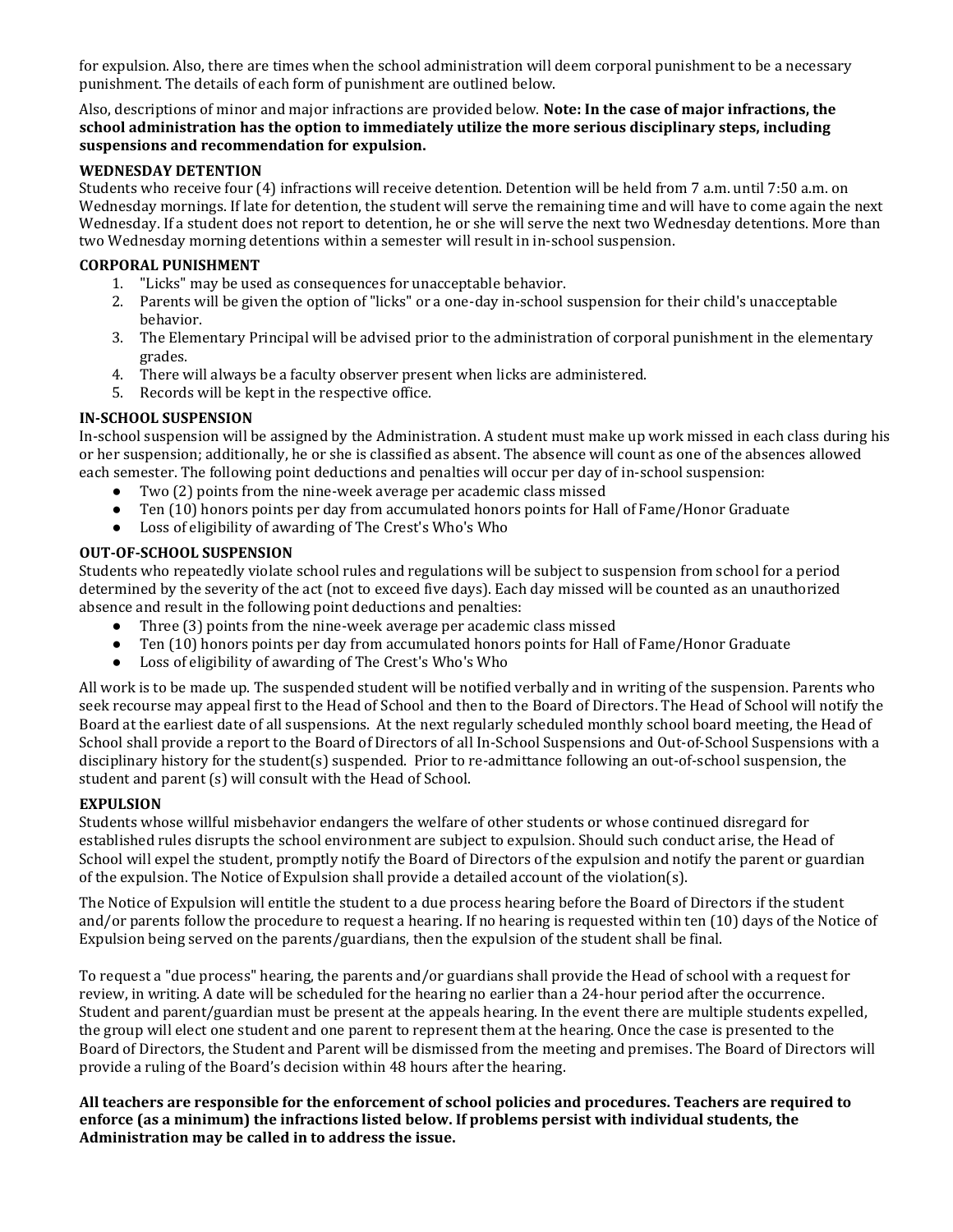#### **MINOR INFRACTIONS**

Examples of minor infractions include, but are not limited to, the following:

- 1. Any behavior which interferes with the daily function of the classroom or school;
- 2. Excessive tardiness;
- 3. Violation of the dress code including grooming requirements;
- 4. Excessive displays of affection;
- 5. Gum chewing;
- 6. Eating outside the cafeteria;
- 7. Disruption of school functions, programs, and activities;
- 8. Littering of the building and the grounds (including the gymnasium);
- 9. Inappropriate or ill-mannered conduct with or toward other students;
- 10. Entering any building at other than specified times without permission;
- 11. Failure to be at an assigned place at any time during the school day unless permission of the teacher or administrator is obtained (including the gymnasium);
- 12. Loitering in the restrooms at any time.

#### **MAJOR INFRACTIONS**

Examples of major infractions include, but are not limited to, the following:

- 1. **Skipping School** -Students who absent themselves from school without permission by a parent/guardian, healthcare professional, or the administration will be subject to suspension. Repeated incidences may result in expulsion.
- 2. **Disrespectful behavior** -Any student who is guilty of insubordination, disobedience, or the use of obscene or abusive language will be subject to suspension. This includes unsportsmanlike conduct as a participant or spectator at any school-sponsored activity. Any unauthorized recording and/or taking of pictures of students, faculty, or events will be considered disrespectful behavior and a major infraction. Repeated incidences of disrespectful behavior may result in expulsion.
- 3. **Bullying** North Delta School is committed to a safe and civil educational environment for all students, employees, volunteers and patrons, free from harassment, intimidation or bullying. Harassment, intimidation or bullying means any intentional written, verbal, or physical act, when the intentional written, verbal, or physical act: physically harms a student or damages the student's property; or has the effect of substantially interfering with a student's education; or is severe, persistent, or pervasive that it creates an intimidating or threatening educational environment; or has the effect of substantially disrupting the orderly operation of the school. Any student who engages in this behavior will be subject to suspension or expulsion.
- 4. **Cheating** –To combat this problem, North Delta School has adopted a School Honor Code. The complete Honor Code may be found as Appendix B to this handbook. Students must do their own work. Cheating is an immoral act which will not be tolerated. For the first offense, a grade of zero will be given on the paper or test, a notation will be made on the grade sheet, and a conduct grade of "D" will be given. Membership in the National Honor Society will be terminated if the student is a member. Repeated instances may result in suspension and/or expulsion. All instances of cheating will be reported by the teacher to the Administration and the student's parents. Any student who cheats will be ineligible for exam exemptions and subject awards.
- 5. **Tobacco** -The Board of Directors has declared the North Delta campus a tobacco-free environment; therefore, smoking, chewing tobacco, dipping snuff, and vaping are prohibited.
- 6. **Fighting** -Fighting or committing any act that promotes fighting will result in automatic suspension. Appropriate legal actions may also be taken.
- 7. **Vandalism** -Any student found in the act of or admitting guilt in the major (those acts of damage in excess of \$250) destruction, damage, or defacement of school property shall be immediately suspended and subject to expulsion. Appropriate law enforcement agencies may also be notified. In cases designated "minor" (e.g., writing on walls or desks), general disciplinary actions, detention and/or suspension may be used against the violator.
- 8. **Stealing** -All students are expected to respect the property of others at all times. Students who are found guilty of this action will be suspended and subject to expulsion. Appropriate law enforcement agencies may also be notified.
- **9. Alcohol and drugs** -Any student found using, having in his/her possession (including vehicle), or being under the influence of any form of drugs, narcotics, or alcoholic drinks on campus or during school events (sporting events, dances, proms, field trips, etc.) shall be immediately suspended and subject to expulsion from school. **NOTE: The Administration reserves the right to request a drug test at any time if they suspect the health and welfare of a student is in danger. This test would be at school expense, with subsequent test (if needed) at parent expense. Details of this policy are provided as an attachment to this handbook.**
- 10. **Weapons and fireworks** -Any student in possession of weapons, fireworks, or other dangerous implements on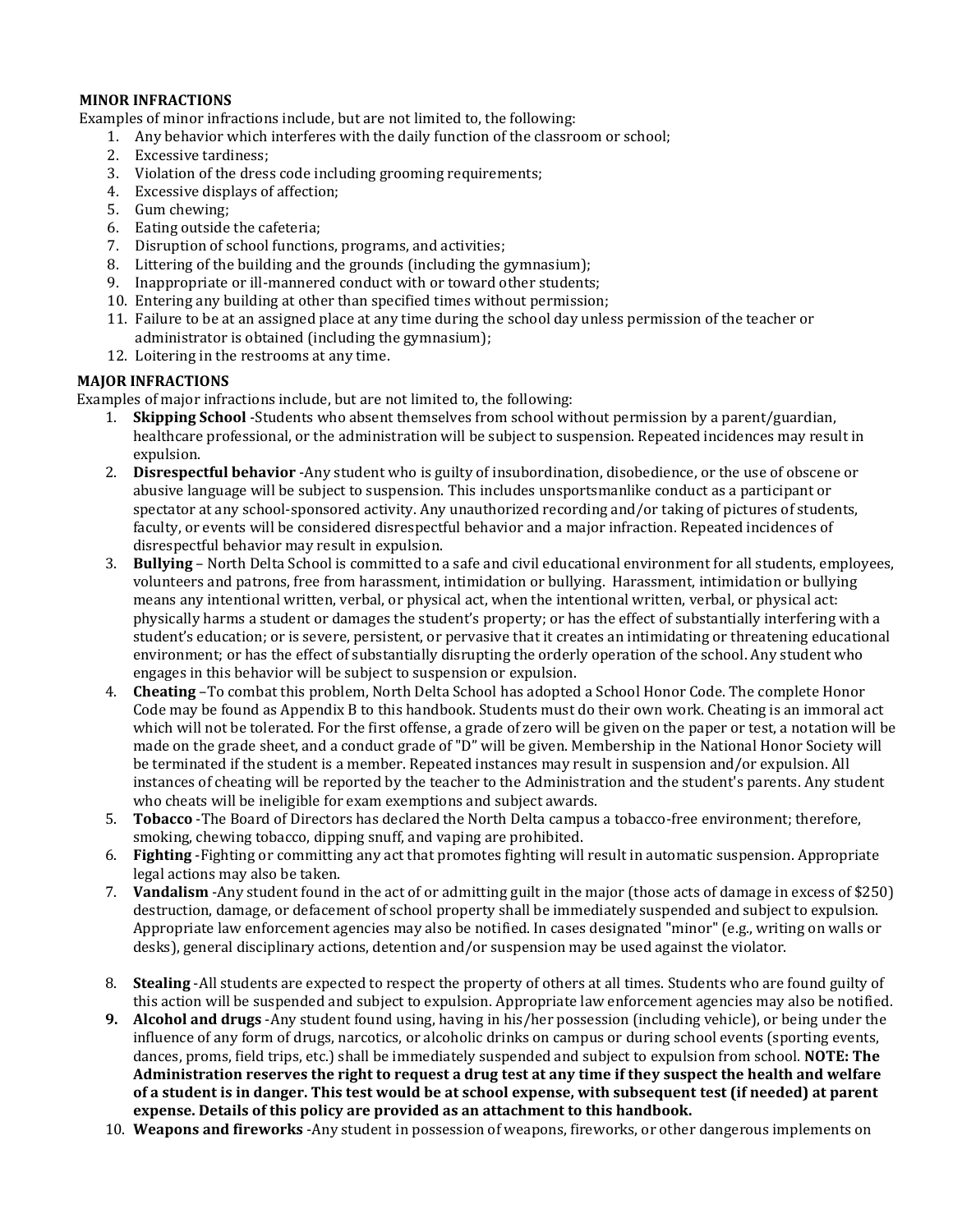campus or at any school function is subject to disciplinary action, including suspension, expulsion, and notification of law enforcement agencies. This policy may be extended to include rubber bands, paper clips, etc.

- 11. **Automobile infractions** -Students with valid driver's licenses may drive their automobiles on campus provided the student's driver's license number, auto tag number, and insurance phone number are registered in the office. The speed limit on campus is five miles per hour (15 MPH on Green Wave Lane). Violations of parking rules, speeding, or reckless driving on campus is prohibited, and loss of driving privileges on campus, disciplinary action, including suspension, expulsion, and notification of law enforcement agencies may result if violations occur.
- 12. **Parked Vehicles Infractions** -No one will be allowed to stay in parked vehicles on campus during school hours. Once on campus, a student must have permission to go to his/her personal vehicle. A student must have permission from the administration to leave early.
- 13. **Felony** -Any criminal offense that is defined as a felony by state or federal law is obviously considered a major infraction.
- 14. **Pictures and Videos** Students may not use phones, iPads, tablets or other electronic devices to take pictures or record videos during the school day. Students will not use electronic devices to intentionally access, store, transmit, copy or create material that violates the school's code of conduct. Prohibited conduct includes, but is not limited to, the taking, storing, disseminating, transferring, viewing, or sharing of obscene, pornographic, lewd, threatening or otherwise illegal images or photographs, whether by electronic data transfer or other means, including but not limited to texting and e-mailing. Posting pictures or videos without the Head of School's permission will be considered an immediate Major Disciplinary offense that will result in suspension, and up to expulsion based on the content.
- 15. **Interruption of business** Any act, by an individual or group, that disrupts the school's ability to function in a normal capacity (school days, events, games or ceremonies) will result in immediate expulsion from school with all current and past privileges/acknowledgements forfeited. Examples would include but are not limited to: class pranks that interrupt the school's ability to operate in a normal capacity, even if no physical damage is incurred, destruction of school utilities, vehicles, or property that impair the school's ability to operate in a normal capacity.

| <b>Major Infractions</b>           | Warning<br>and/or loss of<br>privilege | <b>Counsel with</b><br>student and<br>parents,<br>notification<br>required | Detention, at<br>the discretion<br>of the<br>Administration | In-school<br>suspension/<br>corporal<br>punishment | Out-of-school<br>suspension |
|------------------------------------|----------------------------------------|----------------------------------------------------------------------------|-------------------------------------------------------------|----------------------------------------------------|-----------------------------|
| <b>Skipping School</b>             | First Offense                          | First Offense                                                              | First Offense                                               | Second Offense                                     | Third Offense               |
| Disrespectful behavior             |                                        |                                                                            |                                                             | First Offense                                      | Second Offense              |
| <b>Bullying</b>                    | First Offense                          | <b>First Offense</b>                                                       |                                                             | First Offense                                      | Second Offense              |
| <b>Cheating</b>                    | First Offense                          | First Offense                                                              |                                                             | First Offense                                      | Second Offense              |
| <b>Tobacco</b>                     | First Offense                          | First Offense                                                              | First Offense                                               | Second Offense                                     | Third Offense               |
| <b>Fighting</b>                    | First Offense                          | <b>First Offense</b>                                                       | First Offense                                               |                                                    | Second Offense              |
| <b>Vandalism</b>                   | First Offense                          | <b>First Offense</b>                                                       |                                                             |                                                    | First Offense               |
| <b>Stealing</b>                    | First Offense                          | First Offense                                                              |                                                             |                                                    | First Offense               |
| Alcohol and drug                   |                                        |                                                                            |                                                             |                                                    | First Offense               |
| <b>Weapons and fireworks</b>       | First Offense                          | First Offense                                                              |                                                             | First Offense                                      | First Offense               |
| <b>Automobile infractions</b>      | First Offense                          | First Offense                                                              | First Offense                                               | Second Offense                                     | Third Offense               |
| <b>Parked Vehicles Infractions</b> | First Offense                          | First Offense                                                              | First Offense                                               | Second Offense                                     | Third Offense               |
| <b>Felony</b>                      | First Offense                          | <b>First Offense</b>                                                       |                                                             |                                                    |                             |
| <b>Pictures and Videos</b>         | First Offense                          | First Offense                                                              | Second Offense                                              | Third Offense                                      |                             |
| <b>Interruption of business</b>    |                                        |                                                                            |                                                             |                                                    | First Offense               |

#### **PUNISHMENT ISSUED FOR MAJOR INFRACTIONS**

**NOTE: This chart exhibits the minimal amount of punishment to be warranted to a student for these infractions. The Head of School has the authority given by the Board of Directors to administer more severe punishment, including expulsion based on the evaluation of each situation.**

#### **MARRIED STUDENTS**

Married students may not attend North Delta School. Students who marry are considered adults and are no longer under the authority of their parents; therefore, they are not eligible to attend North Delta School.

#### **PREGNANCY AND ABORTION**

Because of our responsibility and concern for the health and welfare of North Delta's student body, students who are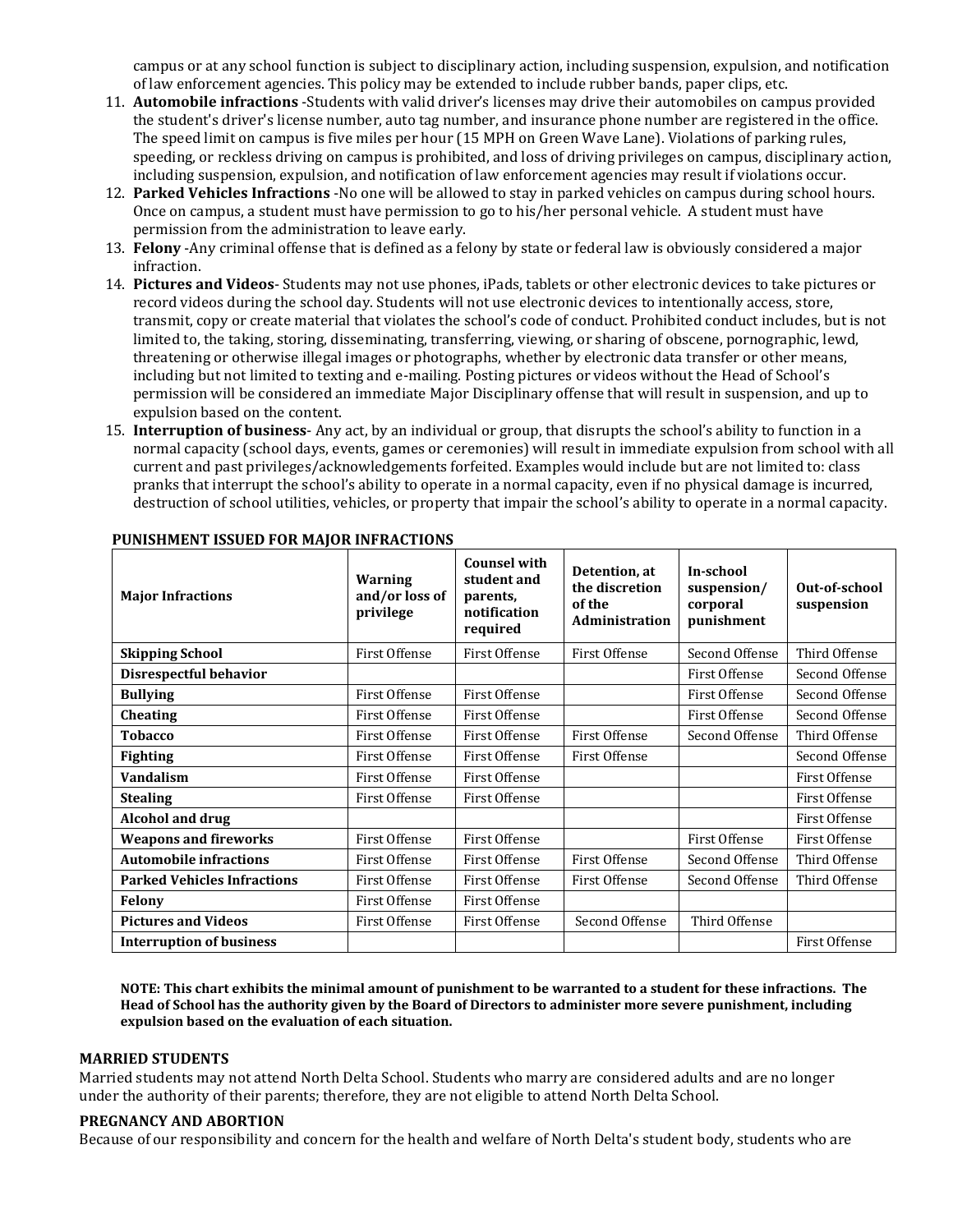pregnant, or have been pregnant, and students who are responsible for a pregnancy are not eligible to attend North Delta School.

#### **BOY-GIRL RELATIONSHIPS**

Boyfriend-girlfriend relationships should be guided and chaperoned from the home. School is not the place for outward displays of affection for one's girlfriend or boyfriend. If such a situation occurs and persists, the school will be forced to take appropriate action.

#### **DRESS CODE**

North Delta School's dress code, which is for children in K5 through 12th grade, has been implemented to try to eliminate the ongoing clashes between modern fashion with more modest attire that is appropriate for the school setting. Current research clearly indicates that school uniforms help to improve academic focus, decrease student discipline problems and also promote a sense of belonging.

North Delta expects its students to be clean, neat, well groomed, and modestly dressed. Our dress standards are not intended to remove the creativity of the individual, but rather to eliminate distractions from the supportive environment. We ask parents to help us avoid sensitive moments by checking their children's attire before they come to school. If a student's attire for the school day or school-related activity is found to be unacceptable according to the Dress Code standards, the student will be asked to contact the parents to bring the appropriate item of clothing. If a student has to miss class due to such violations, the absence is counted as unexcused.

Our uniform provider is The Uniform Shop in Senatobia, MS. All uniform clothing is only available from The Uniform Shop.

- **CHAPEL ATTIRE:** Students in grades 6-12 will wear chapel attire on Wednesdays. Chapel attire for boys includes the logoed black ND polo shirt and khaki pants or shorts. Chapel attire for girls will include the plaid skirt with the logoed black ND polo shirt.
- **OUTERWEAR:** To maintain our dress code in the classrooms, we require that outerwear come from The Uniform Shop or approved outerwear purchased through NDS. A school uniform shirt must be worn under school approved outerwear (i.e., the ND logoed polo shirt must be worn under all sweatshirts). Non-NDS outerwear may be worn outside but must be taken off once the student comes into the building.
- **HEM LENGTHS:** Shorts, skirts and skorts must be hemmed to an appropriate length no higher than 4 inches above the crease at the back of the knee.
- **LEGGINGS/SOCKS:** Leggings or knee/crew socks must be solid black, white, or dark gray.
- **TUCKED SHIRTS:** For males grades 6-12, shirts must be tucked in and a belt worn with all pants and shorts.
- **SHOES:** Obvious attempts by students to work against the function and purpose of school uniforms through inappropriate choices of shoes will be considered a violation of the school uniform policy.
- **CASUAL DAY:** The administration on special occasions may provide the students with a

"casual day." Guidelines for Casual Days are listed below:

**Boys:** Only collared shirts, turtlenecks, solid colored crew neck shirts with no graphics or a NDS shirt/tshirt may be worn on casual days. Shirts must be tucked in at all times for grades 6-12. Shirts should not have any holes or any damage that alters the color or image or exposes the skin. On these days, blue jeans with no holes, tattered hems, patched holes, or distracting additions to the pants are acceptable. A belt is required to be worn on these days.

**Girls:** Shirts must be of modest style and cover the shoulders. In addition, they shall not reveal the chest, cleavage, underarm areas, midriff, or expose undergarments. Girls are allowed to wear blue jeans with no holes. Leggings/Jeggings are not allowed.

**All:** All shirts, tops, and dresses must cover the top of the shoulders. Backs should be covered. No see-through apparel is allowed. No skin may show between the top of the pants or skirt and the bottom of the shirt. References to alcohol, tobacco products, or drugs are not permitted on any student clothing. If the student chooses to wear a t-shirt, it must be a NDS t-shirt. Sweaters may be worn over plain white t-shirts or turtlenecks. ND Sweatshirts may be worn as outerwear. Joggers, wind pants and athletic shorts are not permitted for casual days unless approved for special circumstances.

**GAME DAY ATTIRE:** Players will be allowed to wear jerseys once a week during the season. Shirts must be tucked in. An exception can be made, with prior approval, for games that require an early morning dismissal or travel before school starts.

#### **HAIR STYLES**

Girls' hairstyles should be kept combed out of the face. Extreme hair colors or permanent/semi-permanent adornments (i.e. feathers, beaded braids, etc.) will not be allowed. Boys' hairstyles should be neatly groomed at all times. The hair should not be combed forward to an extreme (below the eyebrow) nor should sideburns be below the lobe of the ear. The hair should not cover more than below the ear lobe or over any part of the shirt collar. Students will be clean shaven; no beards, goatees, or mustaches are permitted.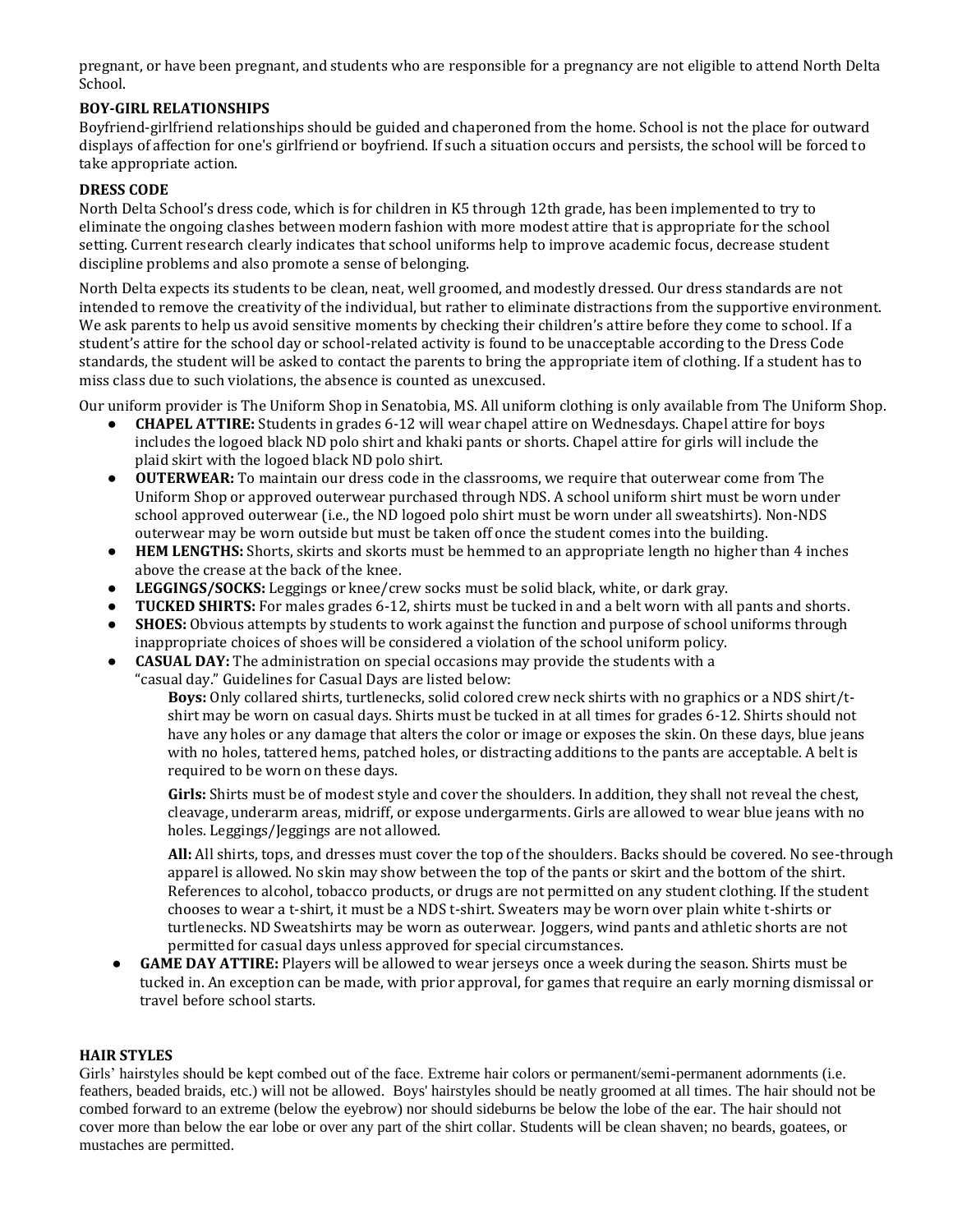#### **The following items are not acceptable:**

- 1. Boys may not wear earrings. No body parts may be pierced with the exception of a girl's ears.
- 2. No visible tattoos, permanent or temporary, are allowed.
- 3. Any article of clothing, hairstyle, or shoes that is deemed distracting will not be allowed.

#### **USE OF TELEPHONE AND CELL PHONE POLICY**

#### **Cell phone use is not allowed inside the buildings or classrooms (or outside during break and lunch) during normal school hours.**

- 1.Cell phones should be turned off during the hours of 8:00 a.m. and 3:00 p.m.
- 2. The only time that students may use their phones is before or after school.
- 3. If a student needs to contact a parent during school hours, he or she may go to the elementary or high school office and ask permission to use the office phone.
- 4. If a parent needs to contact his or her child during school hours, the parent should call the elementary office (662) 563- 9994 or the high school office (662) 563-4536.
- 5. Medical exceptions will be granted by the Head of School upon request.

#### **VIOLATION OF THE CELL PHONE POLICY**

- 1. The first infraction will result in the cell phone being confiscated and turned in to the office. The phone will be returned to the student at the end of the school day. The violation will be recorded in PraxiSchool and an administrator will contact the parents.
- 2. The second infraction will result in the cell phone being confiscated and turned in to the office. The phone will be returned to the student at the end of the school day. The student will be given Wednesday morning detention. (A student who is given detention will not be eligible for exemption from final exams.) The violation will be recorded in PraxiSchool and an administrator will contact the parents.
- 3. The third infraction will result in the cell phone being confiscated and parents must meet with an administrator. The violation will be recorded in PraxiSchool. The student will be given in-school suspension. A student must make up work missed in each class during his or her suspension; additionally, the student is classified as absent. The absences will count as one of the absences allowed for the year. The following point deductions and penalties will occur per day of in-school suspension:
	- Two points deducted from the nine-week average per academic class missed
	- Ten honor points per day deducted from accumulated honor points for Hall of Fame/Honor Graduate
	- Loss of eligibility of receiving The Crest's Who's Who honors
	- Loss of exemption from final exams
	- 4. In cases of continued violation of the Cell Phone Policy, the school administration has the option to utilize more serious disciplinary steps, including out-of-school suspension and recommendation for expulsion.

#### **LUNCH AND BREAK CONDUCT**

A lunch program is available for students in all grades. Lunch menus will be available the week prior. Students may also bring a sack lunch. The lunch period is 25 minutes long.

Conduct and behavior in the lunchroom should exhibit pleasing and acceptable manners. Students will not leave the lunchroom without special permission. Students are not permitted in the food service area by order of the Health Department. Students are responsible for maintaining a clean and neat break and lunch area. Failure to do so will result in disciplinary action. Students will remain in the designated area until dismissed by the bell or by a staff member. Snacks and drinks may be purchased during break time or the lunch period only. **No food or drinks should be taken from the cafeteria without the consent of the Administration.**

#### **LOCKERS**

Student lockers are the property of North Delta and are assigned to students as a privilege. Lockers are subject to inspection at the Head of School's discretion. If a student chooses to put a lock on the locker, an extra key/combination must be kept in the main office. Each student will use only the locker assigned to him. Book bags should be stored in the lockers. Students are responsible for locker appearance and/or damage. Book bags must not be left on the floor.

#### **PERSONAL PROPERTY**

Students are responsible for the security of their personal property throughout the school day. Items not used for classroom/educational purposes should not be brought to school unless left in the office during the school day.

#### **VISITORS/PARENTS/GUESTS**

All parents, visitors, or salespersons must report to the office upon arrival on the campus. Parents may not sit in a classroom while class is being conducted without having been invited by the teacher. **NOTE:** All deliveries must be brought to the office. Gifts/flowers should not go directly to a classroom.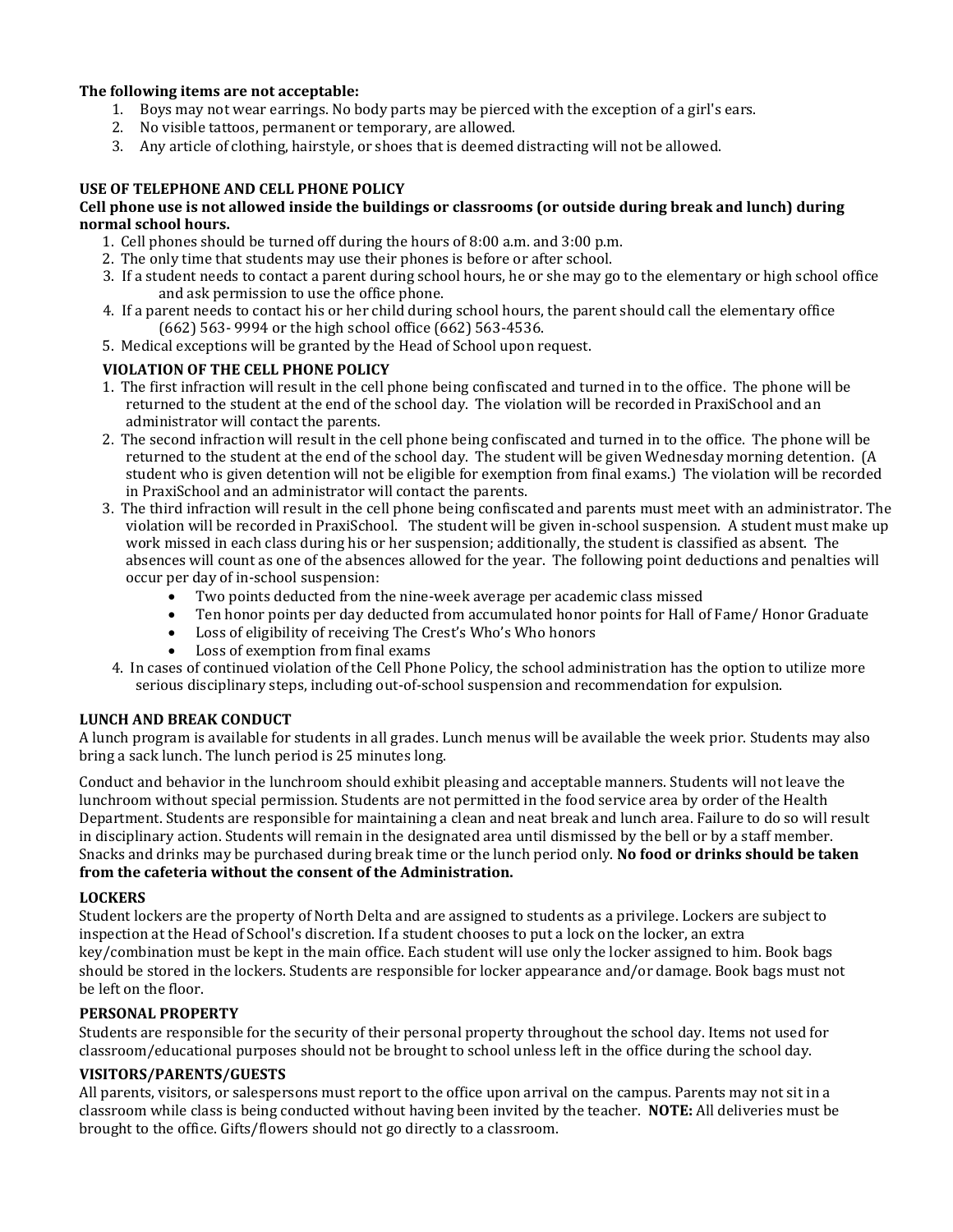#### **SCHOOL SECURITY**

North Delta School reserves the right for its Head of School and/or administrators to search lockers, automobiles, and any school bags, without the student's knowledge or presence. Reasonable search of students may be necessary for the safety and welfare of our students and faculty. Any means practical may be exercised by North Delta School to ensure a drug-free environment, including the use of specially- trained drug dogs. Guns, knives, or any other instrument that could endanger other students are prohibited on campus and will be confiscated. Furthermore, North Delta utilizes a video surveillance system on its premises at all times.

# **ATTENDANCE**

A student is required by Mississippi State Law to attend school each day unless a valid excuse is presented. Since regular attendance is paramount to normal progression through the curriculum, students are expected to remain in school every minute of each school day, including assigned study halls. Should excessive absences impact academic performance, parents will be contacted by a member of the faculty or the Head of School. In order to receive a perfect attendance certificate, a student must attend every school day the entire day the entire school year.

#### **ABSENCE**

**All students are required to be present 90 percent (90%) of class meetings for every course in each semester. A student missing a class more than 18 times (excused or unexcused with the exception of school-sponsored activities) within a full year's course or nine (9) times within a semester course may not receive credit for the course missed regardless of the grade achieved.** If this number is approached, the student and his parents will be informed and required to jointly confer with the Administration. A student must attend class for 30 minutes to be counted present. Four hours constitutes the minimum time for a school day. Each teacher is responsible for keeping an accurate record of absences. Flexibility is required and each case will be dealt with on its own merit. School sponsored events are not counted as an absence.

**EXCUSED ABSENCES:** Excused absences are those due to illness of the student, serious illness or death in the immediate family, medical appointments, school sponsored events, and those that have been coordinated by the parents with the Administration at least two days prior to the absence(s). If your child or children will be absent from school or tardy please call the office between 7:45 and 9 a.m. If the school does not hear from a parent, the office will attempt contact. If no contact is made, parents must send a note to school the first day the student returns.

**Note:** An excused absence will be counted against Perfect Attendance eligibility, with the exceptions of schoolsponsored events.

**UNEXCUSED ABSENCES**: Absences not verified by a note or personal contact from parents will be considered as unexcused. Students have three days after an absence to clear up unexcused absences. The consequence of the unexcused absence will be the loss of one point off the nine-week's grade of every class missed during the absence.

If a student is absent from school or class for any reason, one of the following types of excuses must be presented to the teacher  $(K3-5)$  and the office  $(6-12)$ :

- A note or phone call from a parent or legal guardian stating the reason for the absence;
- A medical doctor's note stating the reason for the absence.

#### **PREARRANGED ABSENCES OR EARLY DISMISSALS**

Students who are checking out must turn in notes before 8:30 a.m. In all cases, to prearrange an excused absence or early dismissal during school days, please adhere to the following guidelines:

- 1. Parents should send a note stating the specific reasons for the absence or dismissal no later than 8:30 a.m. on the day such request is to take place.
- 2. All notes must have a home or business phone number of a parent or legal guardian for verification by the school.
- 3. The student should make arrangements with each teacher to complete the work that will be missed during the absence.
- 4. Students leaving the campus prior to the end of school must sign out in the office.
- 5. Parents who come to school to pick up a student should come to the office. The student/parent must sign out in the office before he/she leaves the campus.
- 6. If a student returns to school before the end of the school day, he should sign in at the office.
- 7. Students participating in athletic events that require early departure will be excused without a parental note. Siblings of these students are not excused without a parental note as described above.
- 8. Parents and students are encouraged to arrange dental, doctor, and other appointments after school or on Saturday when possible.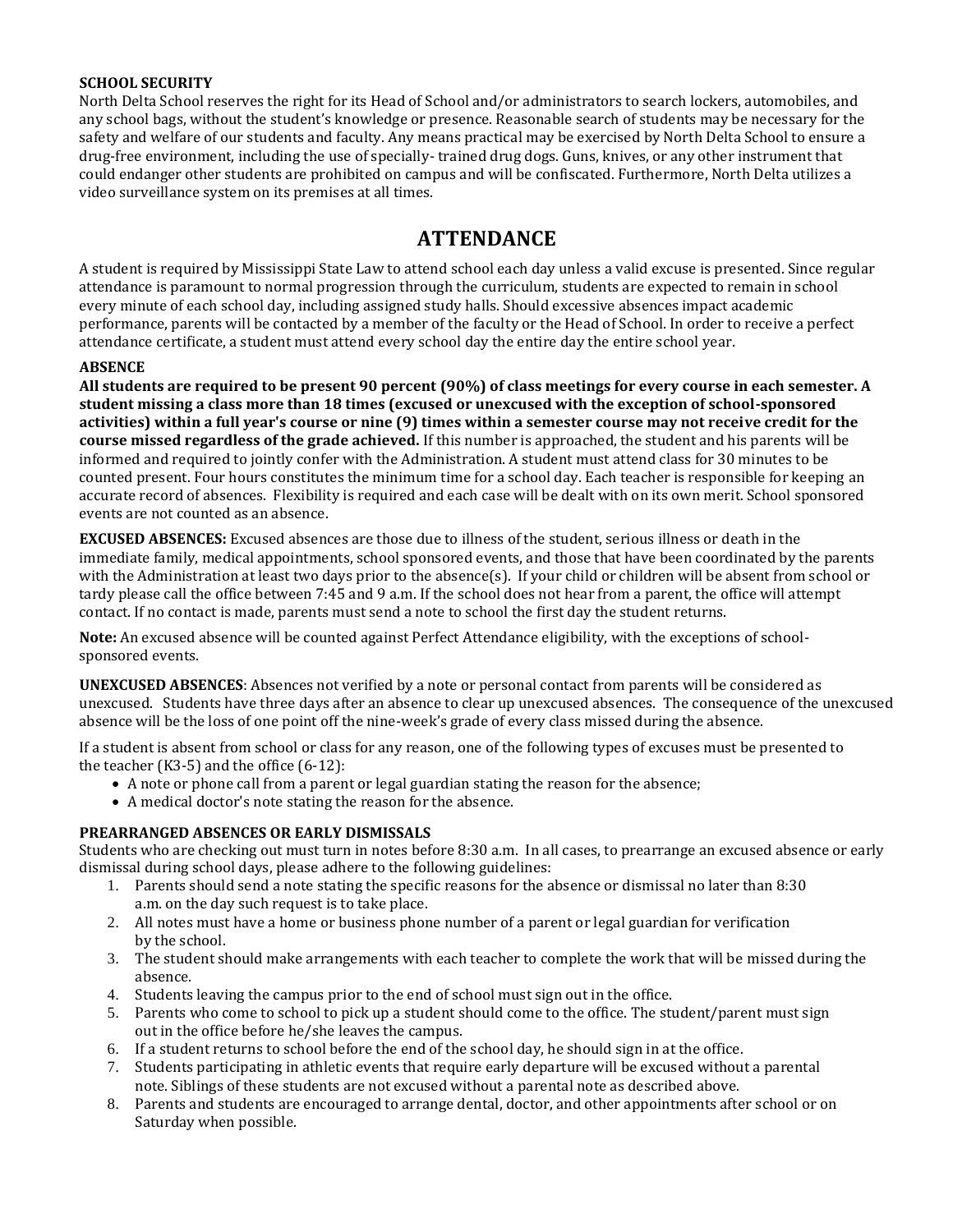#### **MAKE -UP WORK**

When a student is absent, he/she will be permitted to make up missed work. Scheduling such make-up work is the student's responsibility, not the teacher's, and will be arranged at the teacher's convenience. A student will be permitted a period of time equal to the duration of his absence in which to make up missed work, except that in the case of an absence of one day or less, any assignment due on the day of the absence will be due the next day. For extended absences (over a week) the teacher may allow additional time. A student who has missed a test during his/her absence must report to a test make-up session scheduled before school. The student will be responsible for coordinating this make-up session with the teacher involved. A student who does not report to this make-up session will receive a zero on the test or tests to be made up.

No student will be excused from this make-up session for extracurricular activities or appointments. Work missed near the end of the first or second semester must be made up in order for the student to receive credit.

**TARDINESS:** Students not in their classroom before the tardy bell rings will be considered tardy. Tardy students must report to the Head of School, Elementary Principal, or the designated administrator to obtain a tardy slip before entering class. No student will be admitted to class 30 minutes after the tardy bell rings. This will be an absence from that class and a tardy from school. They will remain in the office until the bell rings for the next class period. The student is responsible for getting assignments missed.

The penalty for tardiness will be administered according to the following guidelines:

- 1-3 tardies in a semester warnings
- 4-5 tardies in a semester Wednesday Detention
- 6 and subsequent tardies in a semester In-School Suspension

Students who accumulate four (4) or more tardies in a semester will not be eligible for exemption from final exams.

*Note:* In the event of unusual circumstances that result in a student receiving a tardy, a parent may request of the Head of School that a tardy incident be excused. The request must be made in writing within two (2) days of when the tardy was issued. No requests will be accepted after this time.

# **ATHLETIC POLICIES**

#### **ELIGIBILITY/PARTICIPATION (NO PASS, NO PLAY POLICY)**

A student must pass four major subjects and meet Mississippi Association of Independent School (MAIS) rules for eligibility to be permitted to play interscholastic sports at North Delta School.

#### **NORTH DELTA'S "CURRENT YEAR" ELIGIBILITY POLICY**

The following rules, which will be monitored by the school's Athletic Director, govern a student-athlete's preserving his or her eligibility during an ongoing school year:

- 1. A student must pass four major subjects. No athlete, cheerleader, manager, student statistician, or film crew member will be allowed to participate in any sporting event if he/she fails two or more subjects. The checkpoint dates for determining "current year" eligibility include:
	- 1<sup>st</sup> nine weeks' progress report
	- 1<sup>st</sup> nine weeks' report card
	- 2<sup>nd</sup> nine weeks' progress report
	- Semester report card
	- 3<sup>rd</sup> nine weeks' progress report
	- 3<sup>rd</sup> nine weeks' report card
	- 4th nine weeks' progress report
- 2. At each checkpoint and with each probation and suspension handed out, the Athletic Director will notify all members of the coaching staff. Student-athletes will receive a written statement alerting the student-athlete of his or her probationary or suspended status, and a copy of this letter will be sent to his/her parents, and placed in his/her student file.
- 3. Conduct A student will lose eligibility for two (2) consecutive weeks if he/she is given detention more than three times in any nine-week grading period. More severe consequences regarding athletic eligibility will be administered if unacceptable behavior persists.
- 4. A student must attend school for at least four periods to be eligible to participate in any activity on that day. A student unexcused from school Friday will not be allowed to participate on Saturday.
- 5. A physical examination by a physician, a signed parent consent form, proof of insurance, and an emergency locator card are also required.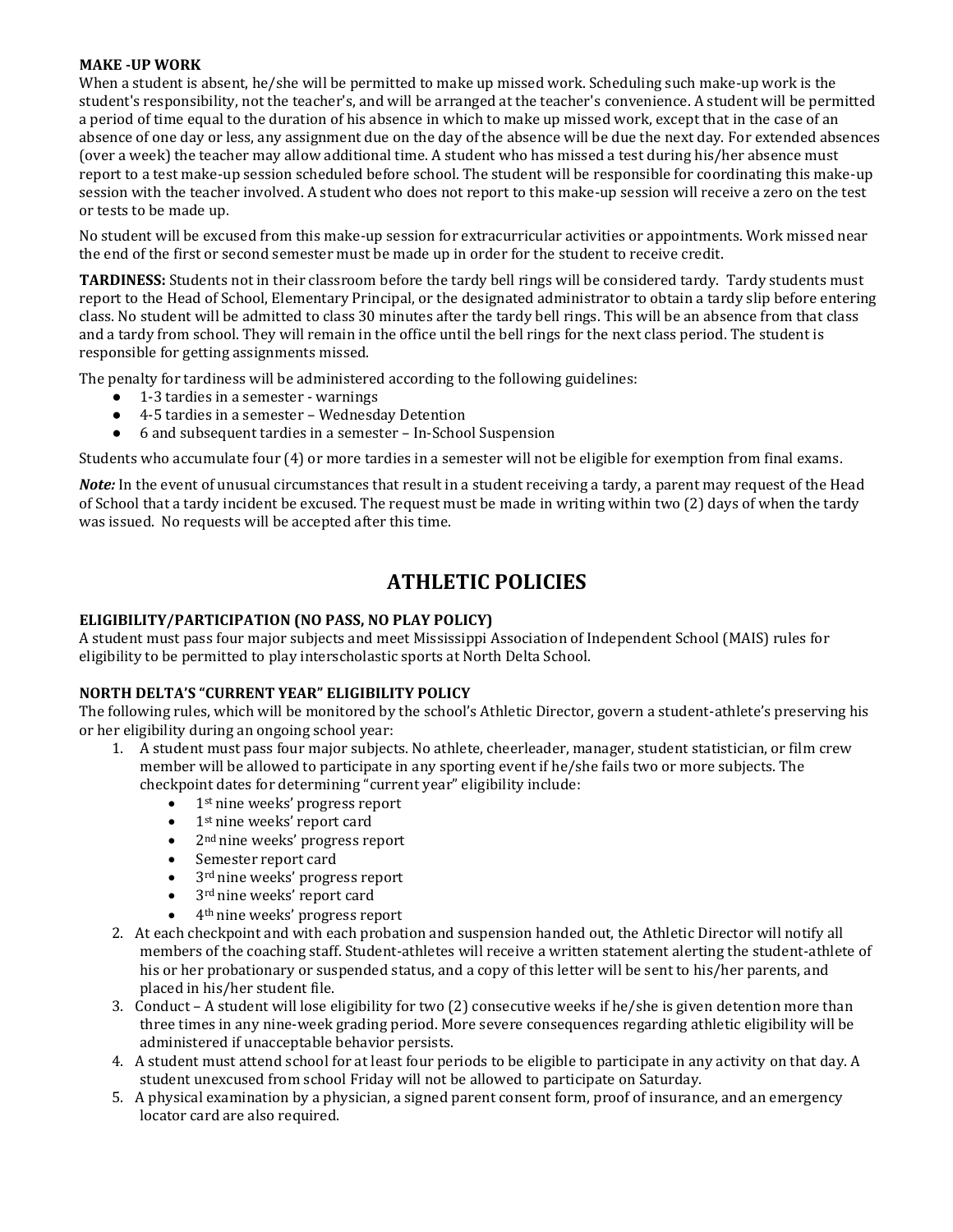#### **ATHLETIC PRACTICE POLICY**

- An athletic practice cannot total more than 2.5 hours in a 24-hour period and may be conducted only when the school-appointed coach is present. The practice time to be calculated includes any team meetings, film, conditioning, strength training, and practice.
- If an athlete has more than one practice in a day for different sports, the total practice time shall not exceed 4 hours. The practice time to be calculated includes any team meetings, film, conditioning, strength training, and practice. The exception to this rule is football two-a-days.
- If an athlete has a game, they shall not be required to practice another sport on that day. The practice time to be calculated includes any team meetings, film, conditioning, strength training, and practice.
- All athletes must be given no less than one day a week to recover. No team activities may be required to take place on the scheduled off day. The practice time to be calculated includes any team meetings, film, conditioning, strength training, and practice.
- The Athletic Trainer and all appropriate staff should be given no less than 24-hours' notice of a practice/game addition and/or change. Any practice/game alteration due to weather is an exception to this policy.
- Athletes are expected to attend all regularly scheduled practices. Absences must be excused, just as in the case of class absences.
- A student will not be permitted to practice if they were absent from school that day.
- When academic and athletic obligations conflict, the teacher, coach, Athletic Director, and Administration should be consulted.

#### **SCHEDULING OF ATHLETIC EVENTS**

Schedules for all sports shall be made in collaboration with the head coach of each sport, the Athletic Director, and the Head of School. Every effort should be made to reduce the number of missed classes due to early departures for activities. Once a team's schedule has been submitted and approved, there will be no other contests added or changed unless bad weather requires rescheduling. Contests will be limited to two per school week, except during district or state tournaments, and competition during examinations time will be carefully regulated.

#### **TEAM TRIPS**

Athletes traveling on team trips continue to be under the jurisdiction of North Delta School. All school rules remain in effect, and the athletes are directly accountable to the school coach who is responsible for them. All athletes making trips with their team will be expected to return with the team on the bus unless an athlete's parents speak directly to the coach and request permission for the student to return home with them. This privilege will usually be granted. The student driver of a vehicle departing from the school and transporting students to school events, must be approved by the Administration and have parental permission. A student driving a vehicle departing during normal school hours and transporting other students must be at least 17 years of age. Student riders must have their parent's permission to depart school with a student driver.

#### **GYMNASIUM POLICIES**

- 1. Coordination of the use of the gym is the Athletic Director's responsibility. Request for keys, dates, etc., must be approved by the Athletic Director.
- 2. No one will be allowed to practice or play at any time without proper coaching/adult supervision.
- 3. Keys will not be given to students.
- 4. Locker rooms are to be locked at all times when not in use.
- 5. Tennis shoes only will be allowed on the playing surface.
- 6. Clothes or items left on the floor or in the locker room will be discarded.
- 7. All equipment should be properly stored after use.
- 8. No food or beverage will be allowed in the gym during school hours.
- 9. Horseplay of any kind will not be tolerated.
- 10. Spectators should walk outside the black painted line on the gym floor.

#### **CODE OF SPORTSMANSHIP**

Poor sportsmanship by any coach, player, or spectator cannot be tolerated and will undermine North Delta's good relationship with the Mississippi Association of Independent Schools and the teams with whom we compete. Athletes are expected to conduct themselves in an appropriate manner and any example of unsportsmanlike conduct during a contest is unacceptable. This expectation also extends to spectators, who in the heat of an exciting contest, may react in an un-sportsmanlike manner. Such behavior can lead to (serious) punitive action against North Delta by the MAIS.

Parents and spectators must understand that their behavior serves as a role model for our students; if we want them to be of strong character, we must demonstrate that type of principled behavior. **To do anything less will not be accepted at North Delta School and will not be tolerated.**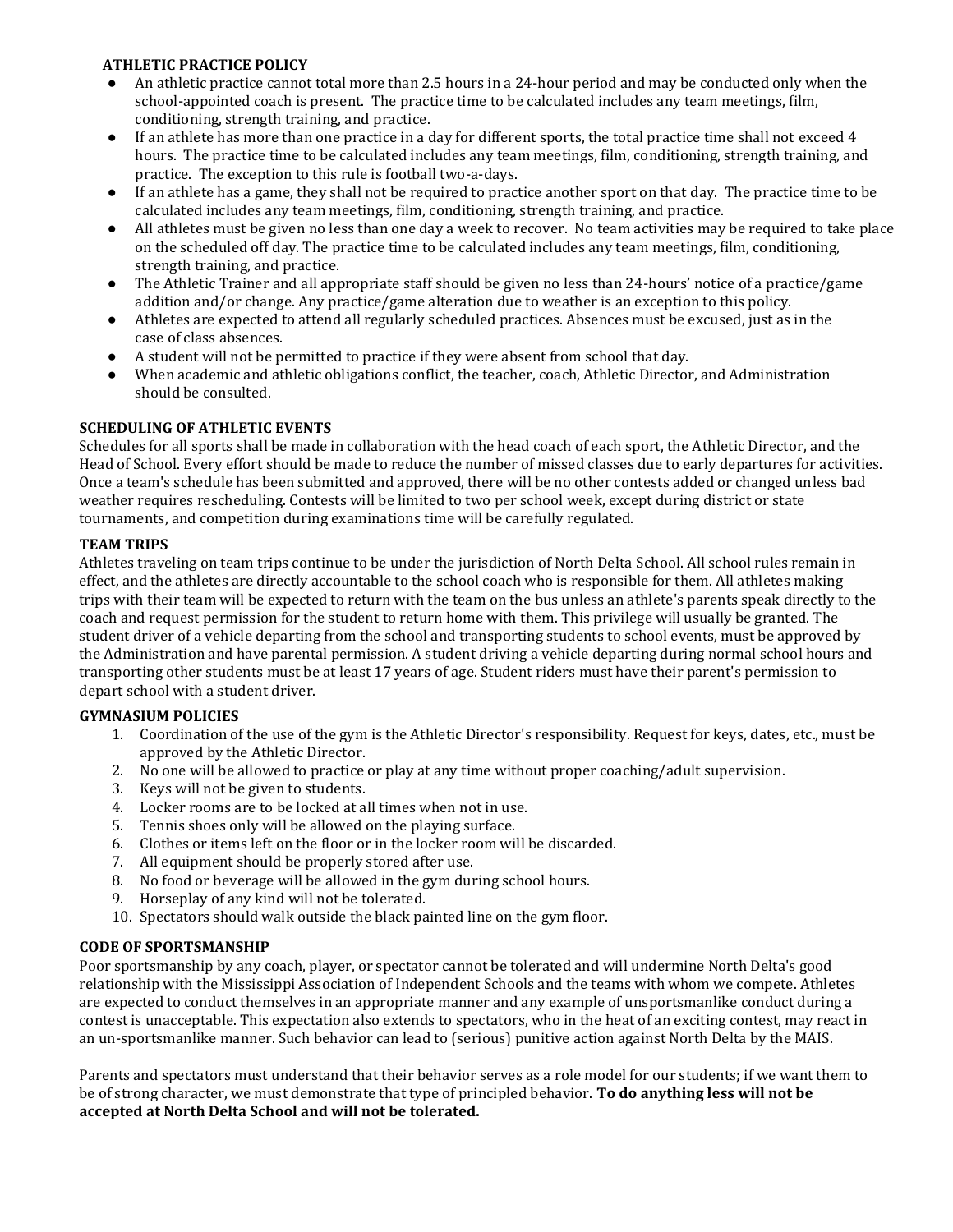# **STUDENT ACTIVITIES**

#### **STUDENT COUNCIL**

Officers for the following school year are elected by the student body. Class representatives are elected from each class (grades 9-12). Additional eligibility criteria are established in the Student Council By-Laws. The purposes of this organization are to serve as a liaison between the student body and the Administration and faculty, to develop attitudes of the practices for good citizenship, to promote harmonious relationships throughout the school, to provide a forum for student expression, to safeguard the customs and traditions of the excellence of the school, to provide for the orderly direction of student activities and to promote the general welfare of the school.

#### **THE NORTH DELTA CHAPTER OF THE NATIONAL HONOR SOCIETY**

Membership is open to second semester sophomores, juniors, and seniors. To be eligible, a student must have a cumulative average of 3.0 or above. Each high school semester is considered. All students who meet the academic requirements will be considered for induction based on the following criteria: service, leadership, character, and achievement. Documentable reasons for exclusion must be provided if a students' name is removed from consideration. Additional information is contained in the NHS by-laws. Any member who is found guilty of cheating on any academic work will be expelled from the chapter. Cheating goes against the values held in high regard by NHS.

#### **MU ALPHA THETA**

Mu Alpha Theta is a national high school and junior college mathematics club. Standardized test scores (90% on 8th grade achievement tests) coupled with above average grades in present mathematics classes and a 23 math subtest score on the ACT are criteria for membership for students in grades 9-12.

#### **CLASS OFFICERS**

Grades 6-12 will elect class officers to carry out activities for their class. The election of a President, a Vice President, a Secretary, and a Treasurer will normally take place early in the fall. A student who withdraws from school and then returns is ineligible to hold a class officer position if the withdrawal occurs during the semester the election is held.

#### **STUDENT PUBLICATIONS**

Periodic publications include the school yearbook, The Crest. Students wishing to become part of the yearbook staff should make their desires known to the appropriate teacher/sponsor. Selection to the yearbook staff will depend on academic status and teacher/sponsor selection.

#### **QUILL AND SCROLL**

The purpose of the Quill and Scroll International Honorary Society for High School is to encourage and recognize individual student achievement in journalism and scholastic publication. Quill and Scroll students are responsible for coordinating information, compiling pictures, creating pages, and publishing our yearbooks at North Delta School.

#### **FIELD TRIPS**

Field trips with meaningful educational purpose are a vital part of our educational system. To coordinate transportation etc., field trips must be cleared by the teacher through the Administration approximately one month prior to the desired date. To the maximum extent possible, grades K3-5 will outline their trip activities prior to the start of each school year. To go on a field trip, a student must have a signed and dated permission slip from his parents. For grades 6-12, field trips will not be scheduled after April 30th. Students will be expected to travel with their group when group travel arrangements are provided by the school.

#### **SALES OR FUNDRAISING PROJECTS**

All fundraising projects, or any program where goods/services are sold or solicited on campus, must be approved by the Administration. All money collected for any activity must be deposited with the school bookkeeper as soon as it is collected. Students should turn in money to the staff member responsible for the project or their homeroom teacher. No organization may keep an account separate from its school account without specific coordination with the Administration. Furthermore, fundraising under the name of North Delta for non-school events (such as student trips) is prohibited.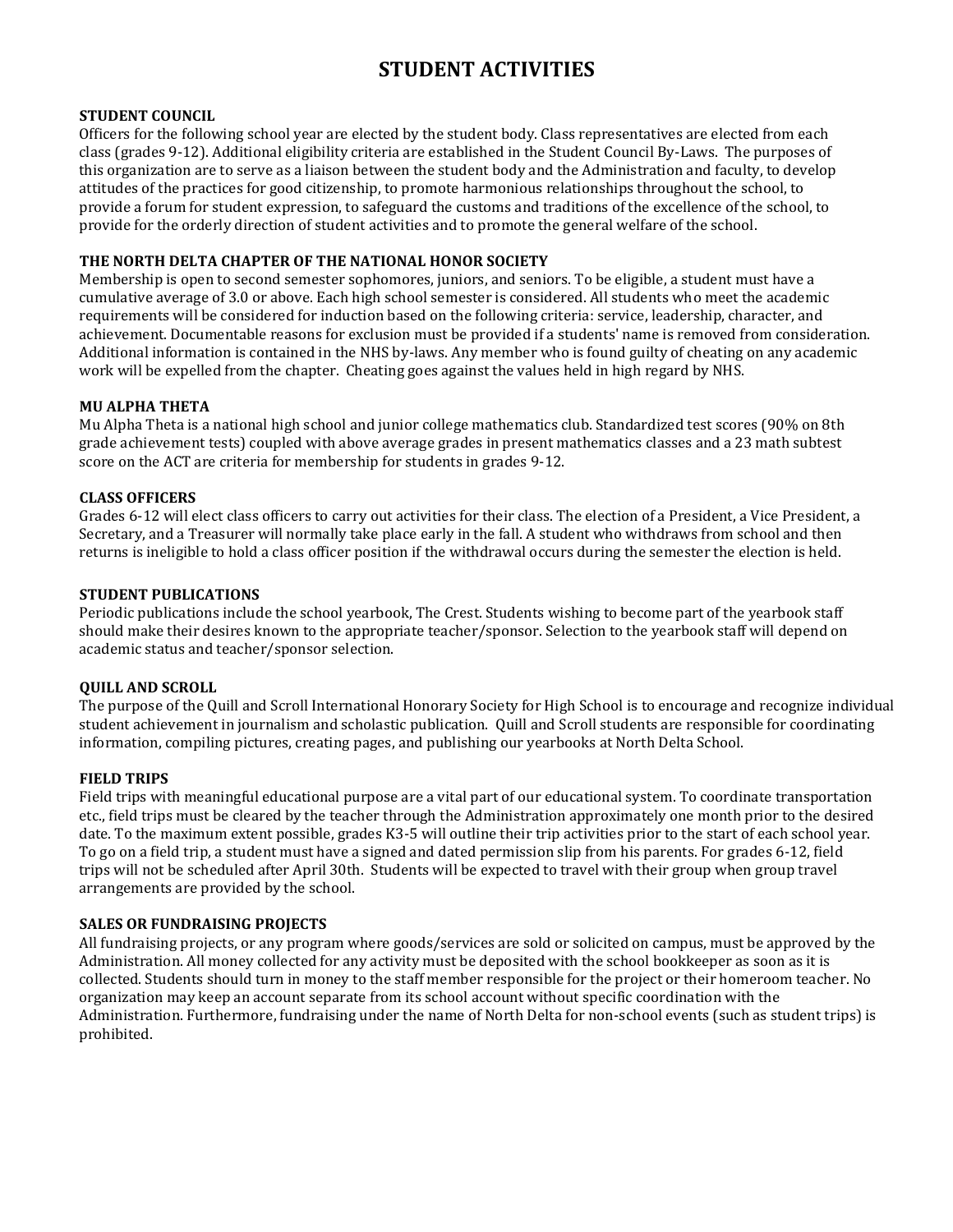# **EMERGENCY INFORMATION**

#### **ACCIDENTS AND SCHOOL INSURANCE**

If a student sustains an injury, he should report immediately to his teacher. Each and every accident must be reported to the office by the student or by the teacher in charge of the student at the time of the accident, and a written report must be filed. Students having to go to a doctor for treatment resulting from an accident covered by school insurance should notify school officials. The school will not accept any liability for medical bills due to an accident. The school urges parents to have good insurance coverage on their children or to purchase regular school insurance. All athletes (boys and girls) and cheerleaders must be insured.

#### **ILLNESS AND MEDICATION**

At the beginning of each school year, parents will complete emergency information forms on each student. These forms will be kept on file and will contain lists of emergency phone numbers, allergies, other medical problems, and medications which may be administered to the student. All medications for students in K3-5 must be kept and dispensed by the elementary personnel; medications for students in 6-12 will be kept in the main office.

#### **EMERGENCY DRILLS**

Emergency drills for fire, earthquake, and tornado are held at irregular intervals throughout the school year.

**Fire:** The signal for a fire drill is one loud, continuous sound of the buzzer. Instructions indicating how to exit the building are posted in each classroom. Students should move quickly and quietly to the designated area.

**Earthquake:** In the event of an earthquake, students are instructed to remain calm. If outdoors, they should remain outdoors away from electrical wires, poles, or anything else that might fall. Students who are in the classroom should drop to the floor, take cover under a desk or table, and hold this position. Students should stay away from windows and outside doors.

**Tornado:** The signal for a tornado drill is a series of short rings by the bell. All students will take cover against corridor walls, cover their heads, and pull up their knees. A bell will ring when the drill is over.

#### **SCHOOL CLOSINGS**

On days when snow, ice, or other inclement weather precludes school operation, announcements will be made over local radio stations and network television stations. (WBLE-Batesville @ 100.5 & 106.9). Additional sources for information include the school website, official social media page (@northdeltaschool), and the REMIND app.

# **ELEMENTARY INFORMATION**

#### **ELEMENTARY LEADERSHIP AND OFFICE STAFF**

Our Elementary School is led by Principal Jennifer Mock, ED.S. Cindy Legge serves as Administrative Assistant for the Elementary School office. The Elementary Office phone number is 662-563-9994.

#### **ELEMENTARY CURRICULUM**

#### **Subjects**

The following subjects will be evaluated: English (Language), Reading, Process Writing, Spelling, Handwriting, Mathematics, Science, and Social Studies.

The "activities" will not be evaluated: Art, Bible, Computer, Library, and P.E.

#### **Testing**

A variety of tests will be used regularly to determine the level of proficiency achieved. Unit and chapter tests are permissible; however, no final exams will be given to students in Elementary School. When tests are missed due to absences, the teacher will determine the time for the completion of the work. No tests should be administered during any instructional period.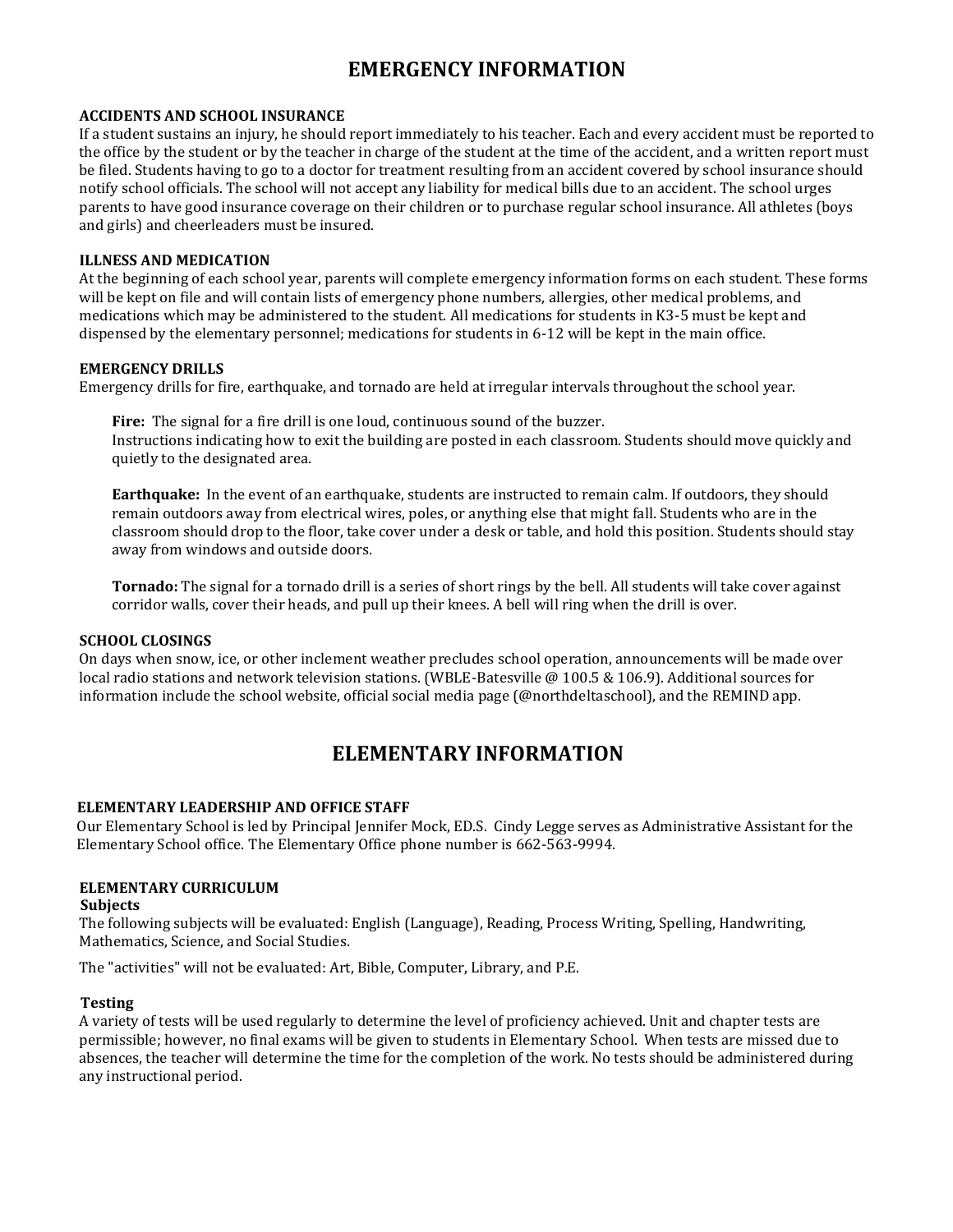#### **STUDENT HEALTH**

North Delta School is committed to maintain a healthy environment for our students and teachers. Students should not return to school after being ill until they are fever free for at least 24 hours.

Also, students who have head lice or any lice activity (including eggs or "nits"), may return to school only after they are treated. To protect the health of all students, students will be periodically checked for lice and when returning to school after missing due to head lice.

#### **ELEMENTARY HONORS AND AWARDS**

An "Elementary Awards Day" will be held each year to honor the students who have exceptional achievement in the areas of academics, art, and attendance.

The criteria for **academic honors** beginning in fourth grade are as follows:

- **Headmaster's List:** Each grade on the report card is an "A" and no conduct grade is below a "B".
- **Honor Roll:** Each grade on the report card is an "A" or "B" and no conduct grade is below a "B".

The criteria for **attendance awards** are the following:

- **Perfect Attendance:** The student must have been present in the classroom each day for the entire school day (8 a.m. until 2:50 p.m.). Students who are tardy or who leave the classroom early for any reason are ineligible for this award.
- **Recognition for Attendance:** The student may have a cumulative absence of no more than one-half the school day.
- **Ineligibility:** Please note that students may lose eligibility for all awards should their behavior be deemed unacceptable by the teachers and administration. Written notification will be provided to the parents in the event this should occur.

**Additional Awards:** Other awards to be presented are for Art, Accelerated Reader, Mother's Day Essays, Spelling Bees, Motivation for Academic Performance, and academic competitions approved by the faculty and administration.

#### **EXTRACURRICULAR ACTIVITIES**

**Class Parties:** The homeroom teachers and the administration must approve any parties given on the campus. Parents are asked to defray the costs of the four non-academic parties (Harvest, Christmas, Valentine's, and Easter). The homeroom chairman in each homeroom will coordinate the planning with the teacher and the parents. Consideration will be given to the expense so that no family will be asked to contribute more than \$15.00 for a single event. Parents will choose one of the events to help sponsor. The Christmas party is on the last half-day of the first semester, and the Easter party is given the afternoon of the last day of school prior to the Easter Holidays. (No class may leave the campus before 11:45.)

Grades should function as a single unit for the Easter party as well as for all other events--with the exception of Christmas, unless accommodations on the campus permit the combination of grades.

**Theme Parties:** Theme parties planned by the teachers as culminating activities must be approved by the administration and must be scheduled two weeks in advance. Only parents who volunteer sponsorship of these classroom events will be asked to assist in any way.

**Birthday Parties:** Birthday parties for students or teachers at school must have prior approval of the Elementary Principal and may occur only during lunch, recess, or break. The simplest of refreshments are to be served and no class time should be involved.

**Private off-site Parties:** Parties given for students at North Delta but not included in the text above are not the responsibility of the school personnel. Such invitations must not be distributed at school unless every student in the class is invited. Students attending these parties must have written permission from their parents should they be departing the campus with a different ride.

**Grandparents Day:** If the school calendar permits, the grandparents of the students are invited to the campus for an afternoon. The guests visit the classrooms, tour the campus, and enjoy refreshments provided by the homeroom mothers. If donations are forthcoming, these benefit the elementary library focusing on the Accelerated Reader program.

**D.A.R.E. Program:** The Batesville Police Department conducts the D.A.R.E. program for the second graders and fifth graders during the second semester of each school year. A "graduation" event is held in May.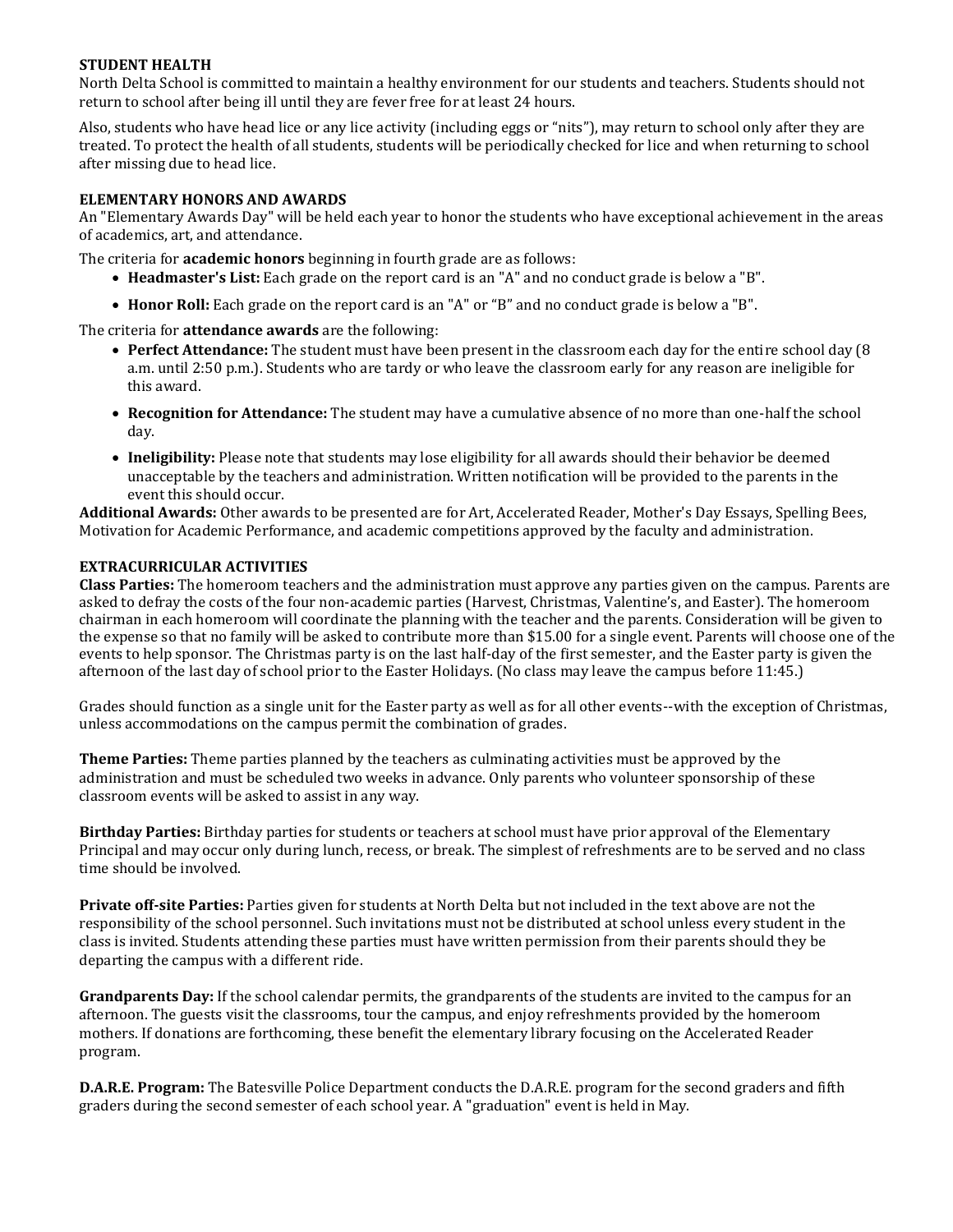#### **A CLOSING PRAYER:**

#### *Dear Father,*

*Thank you for our school. We humbly ask for Your continued blessings on our school, including the safety and health of our students, teachers, and our families. Our desire is to have a school that is pleasing in Your sight. We know from the Scriptures that submission to authority is important to You; thus, may our students learn this important part of life while they are in attendance at North Delta. We pray that we as a school would operate in submission to Your will and desires. Thank you for sending Your Son to die on the cross for our sins.*

*In Jesus Christ's holy name, we pray, Amen.*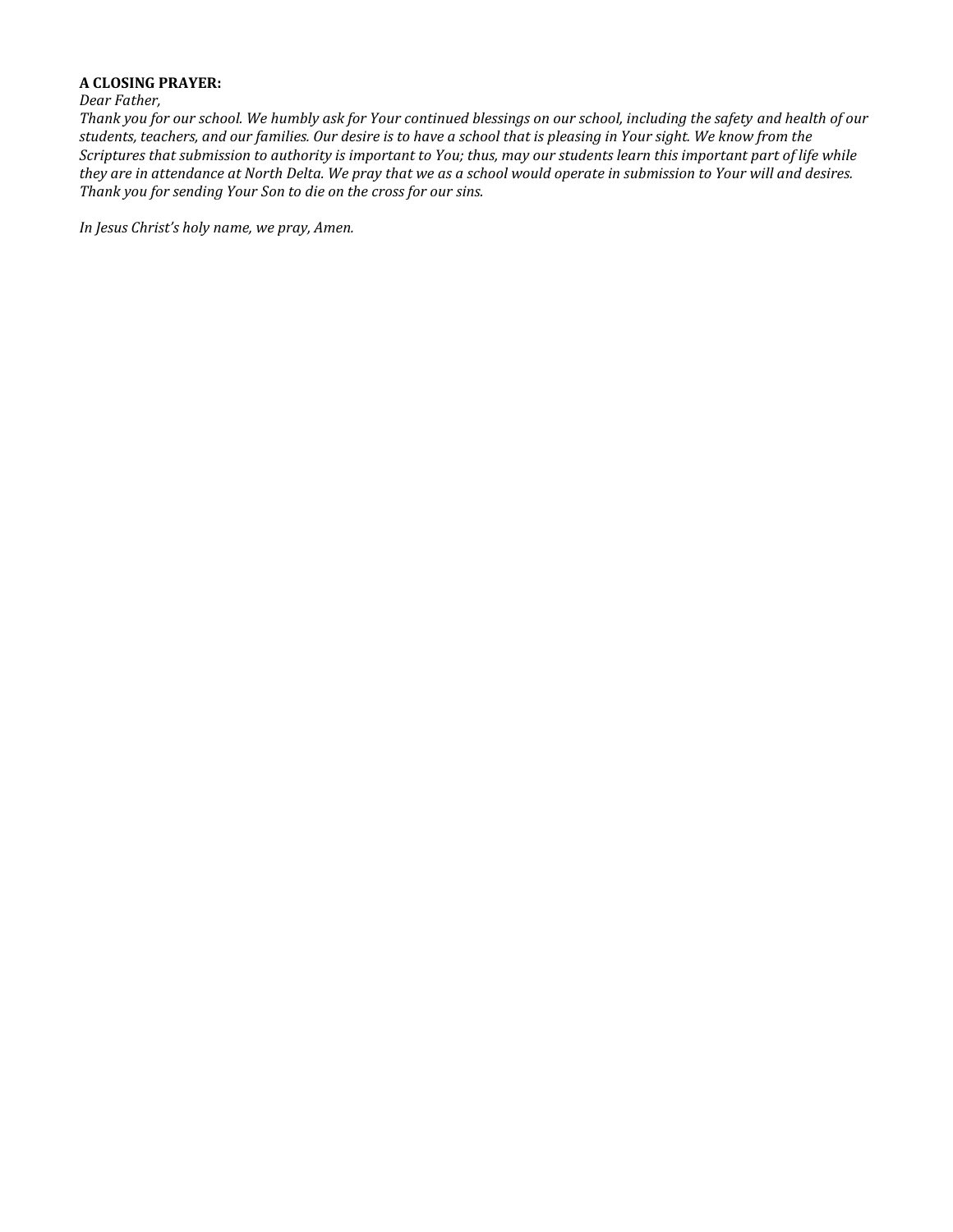#### **APPENDIX A: NORTH DELTA SCHOOL DRUG TESTING POLICY**

All students in grades 9-12 are required to participate in the drug testing program.

#### **PURPOSE OF THE PROGRAM**

The purpose of the drug screening program is as follows:

- 1. To educate the student concerning the dangers of drug abuse.
- 2. To help prevent any drug use or abuse by the students of North Delta School.
- 3. To identify any student who may be using drugs and to identify that drug.
- 4. To see that any chronic dependency is treated and addressed properly.
- 5. To provide reasonable safeguards in order that every student who attends North Delta School is medically competent.
- 6. To remove the stigma of drug abuse from those students who are users.
- 7. To reassure parents, students and the community that the health and academic progress of each of its students is the primary goal of North Delta School.
- 8. To re-emphasize to the student his or her responsibility as a positive role model.

#### **TESTING PROCEDURE**

- 1. The parents of each student, by signing the educational contract, are consenting to their child's or children's participation in the program.
- 2. All students will sign a form and give their Social Security Number during registration.
- 3. All administrators, teachers, employees and board members will be subject to random testing.
- 4. Each student will be tested during the school year and will be subject to random testing at any time thereafter.
- 5. The method of testing is a form of urinalysis. Any positive drug result will be confirmed by an additional test at a laboratory selected by North Delta School.
- 6. The selection and coding of specimen samples will be executed in a manner insuring total confidentiality and identification.
- 7. The urine samples will be collected and analyzed by a private laboratory using the most up-to-date methods of pathology.
- 8. Specimen samples will be identified by number only to insure total confidentiality.
- 9. Drug screening results will be reported to the Head of School only.
- 10. The cost of the initial test will be included in the student's tuition. Any additional costs will be paid by the parents.
- 11. Once a student is picked to take the test, he/she may not leave the testing area until sample is taken. No exceptions.

#### **FIRST INCIDENT OF A POSITIVE RESULT**

All specimens showing positive result will be automatically re-tested by the testing laboratory immediately to assure that no error has occurred. The second test will be a more specific test. If the positive result is verified and confirmed, then the following steps will be taken:

- 1. The student and the parents will be contacted in a confidential manner.
- 2. The Head of School will be advised of the results.
- 3. The student will be evaluated and assessed at the expense of the parents. This professional may include one of the following: Certified Drug and Alcohol Abuse Counselor, Student Assistance Professional, Licensed Social Worker, Medical Review Officer, or other designated appropriate professional or agency.
- 4. The student will then be required to attend a drug counseling program as recommended by the health care professional at the expense of the parents.
- 5. The drug counselor will determine the length and manner of the program best suited for the student. The student must also participate in any after-care recommendations or follow-up.
- 6. If parents refuses a complete counseling program for his or her child, the student will be dismissed from school.
- 7. After a first positive test, the student must take every random test during the year.
- 8. Participation in school or school activities will be suspended until successful completion of a drug counseling program.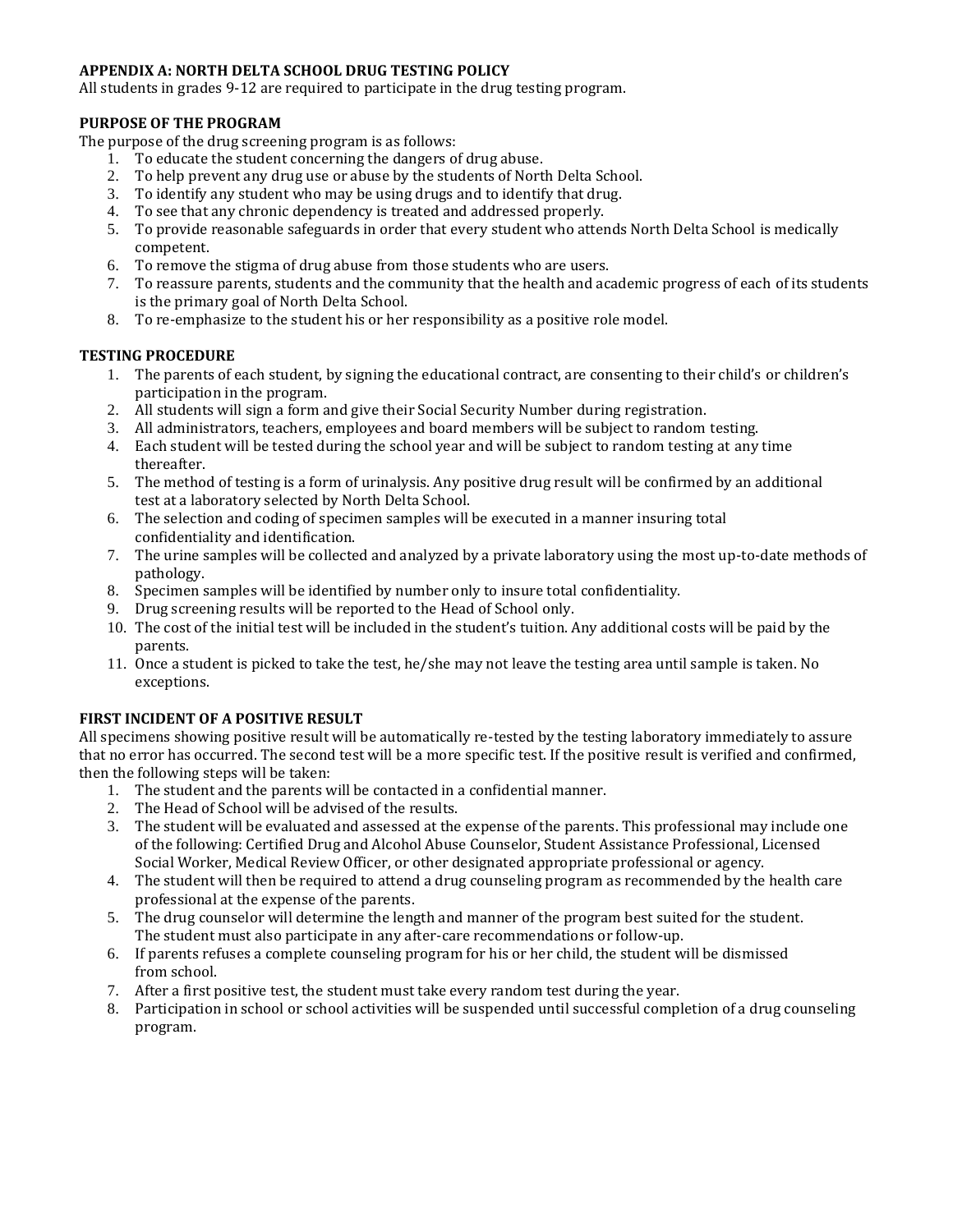#### **SECOND INCIDENT OF A POSITIVE RESULT**

The specimen showing a positive result will be automatically re-tested by the testing laboratory immediately to assure that no error has occurred. The second test will be a more specific test. If the positive result is verified and confirmed, then the following steps will be taken:

- 1. The students and the parents will be advised in a confidential manner.
- 2. The Head of School will be advised of the results.
- 3. The student will be suspended from school until such time that he provides proof of successful completion of a pre-approved drug/alcohol rehabilitation program.
- 4. Reinstatement could occur with proof of a successful drug rehabilitation program and only after negative testing prevails. In order to maintain the reinstated status, the student will continue to participate in retesting and must follow all after-care recommendations of the health care professional. Written documentation of participation in after-care must be provided to the school on a monthly basis for the remainder of the school year.

#### **Failure to provide this information or complete an approved program will classify a student as a third incident of a positive result.**

**The third incident of a student testing positive will result in permanent dismissal from North Delta School.**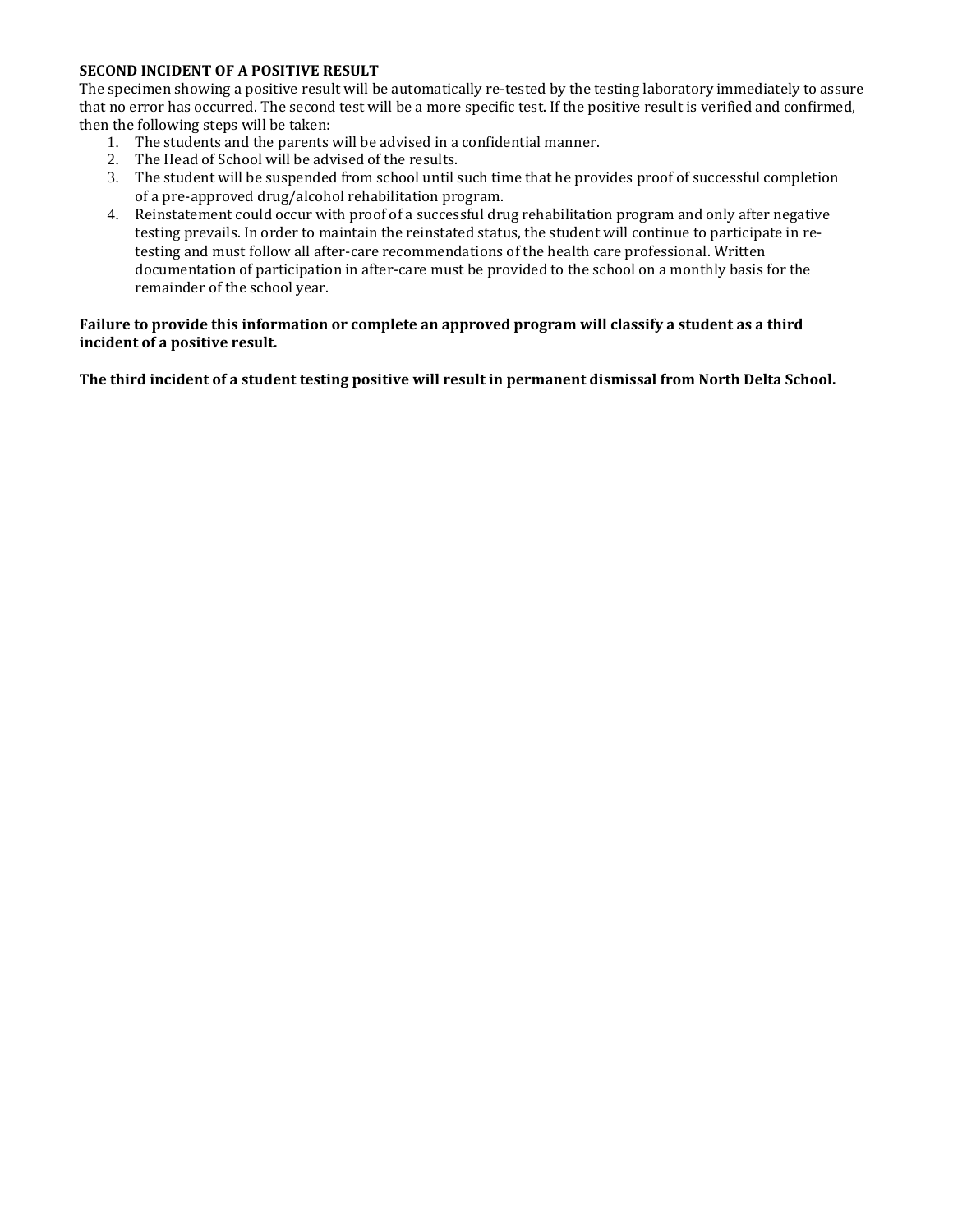#### **APPENDIX B: NORTH DELTA SCHOOL'S HONOR CODE**

#### **PURPOSE OF THE HONOR CODE**

The Honor Code is based on the belief that true learning depends on honesty. North Delta School functions on the basis of mutual trust and respect among all members of the community. As a result, students are expected to demonstrate integrity and individual responsibility, both personally and academically, in order to maintain a fair and honest environment. North Delta School strives for its students to embrace the Honor Code so that it becomes part of their lives, even after they graduate. Embracing the Honor Code continually also enriches a campus culture of trust, freedom, security, and academic freedom.

#### **HONOR CODE PLEDGE**

The following Honor Pledge will be signed by all North Delta School students at the beginning of the school year:

*On my honor, I will conduct myself with integrity, respect, and honesty both personally and academically. I will hold others accountable for doing the same.*

This pledge will also be posted in the front entrance of the school. By signing this statement, the student claims that he or she will not violate any part of the honor code which includes: cheating, attempting to cheat, plagiarizing, lying, stealing, or failing to report an act of dishonesty to the proper authority.

#### **HONOR CODE VIOLATIONS**

Cheating is defined as submitting for credit as one's own, someone else's work obtained either in or out of school; giving or receiving from another student unauthorized assistance in the preparation of that work for credit; and using any unauthorized materials in the preparation of work for credit.

Attempted cheating is defined as the attempt to accomplish any of the above.

Plagiarism is defined as submission of work copied directly from any source whatsoever that is not properly enclosed in quotations marks and acknowledged by parenthetical documentation and/or in the Works Cited; paraphrasing and/or restating an author's original idea that is not acknowledged by parenthetical documentation and/or Works Cited.

Lying is defined as the willful and knowledgeable telling of an untruth and any other form of deceit, be it oral or written. This includes but is not limited to: lying to administration and faculty members; forging or falsifying any official school document (i.e. progress report, permission slips, etc.)

Stealing is defined as taking or appropriating without permission to do so any property belonging to any member of the North Delta School community or property located on the school grounds.

Toleration is defined as the knowledge and acceptance of any of the above listed violations. A student who has knowledge of any of the above listed violations has an obligation to inform any faculty member or administrative authority within three school days. Failure to do so is itself a violation of the Honor Code.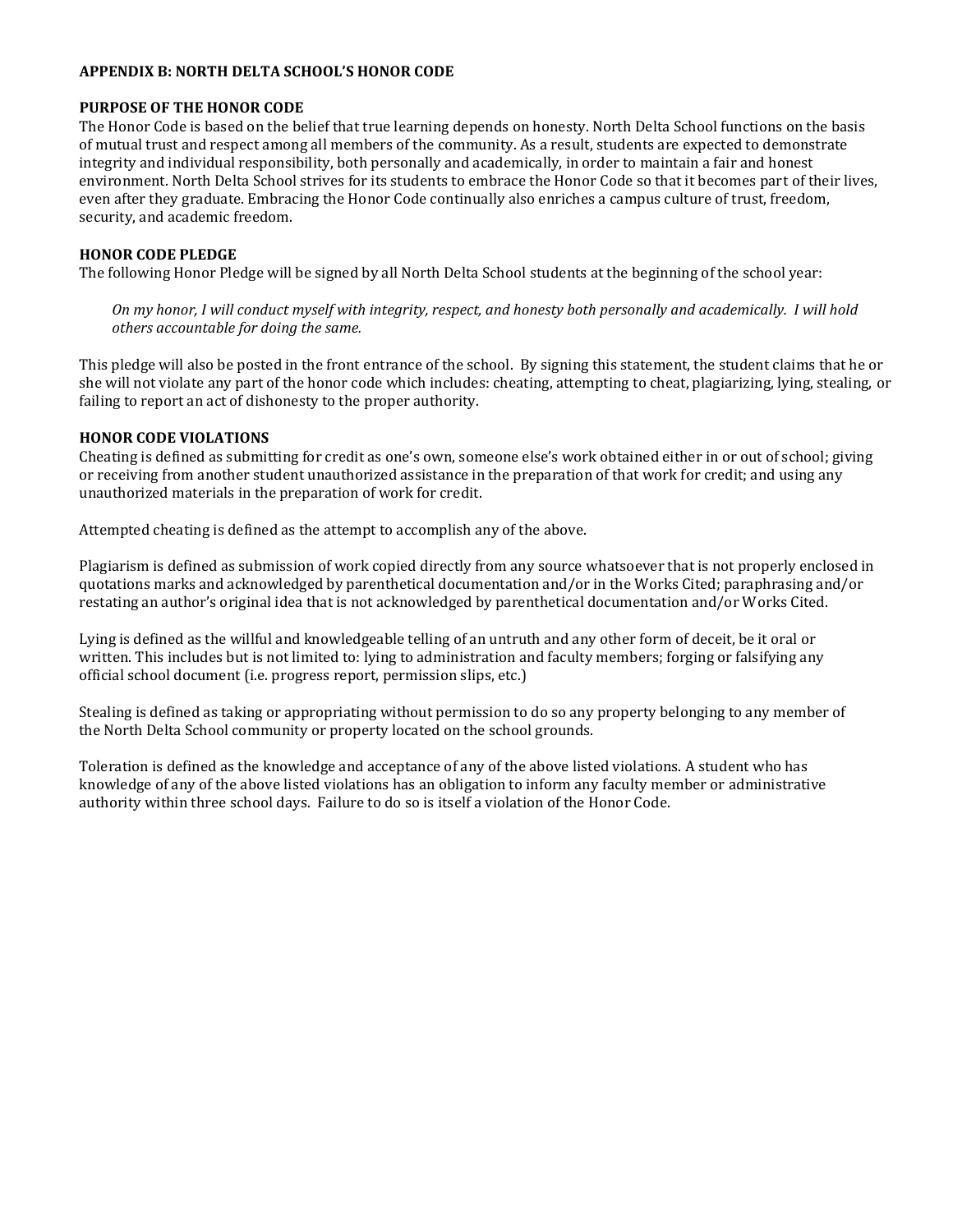#### **APPENDIX C: NORTH DELTA SCHOOL ASBESTOS INSPECTION NOTICE**

### *ASBESTOS INSPECTION NOTIFICATION*

Please be informed by this notice that all of the school buildings of North Delta School have been inspected for asbestos and have been determined to be asbestos free, or that letters of exclusion have been obtained for the contractors or manufactures. Such an inspection was mandated by EPA.

All materials pertaining to the inspection may be found in the Head of School's office. Any interested party should feel free to stop by and see this material.

> *Randle O. Poss*, Ph.D., Head of School August 1, 2019